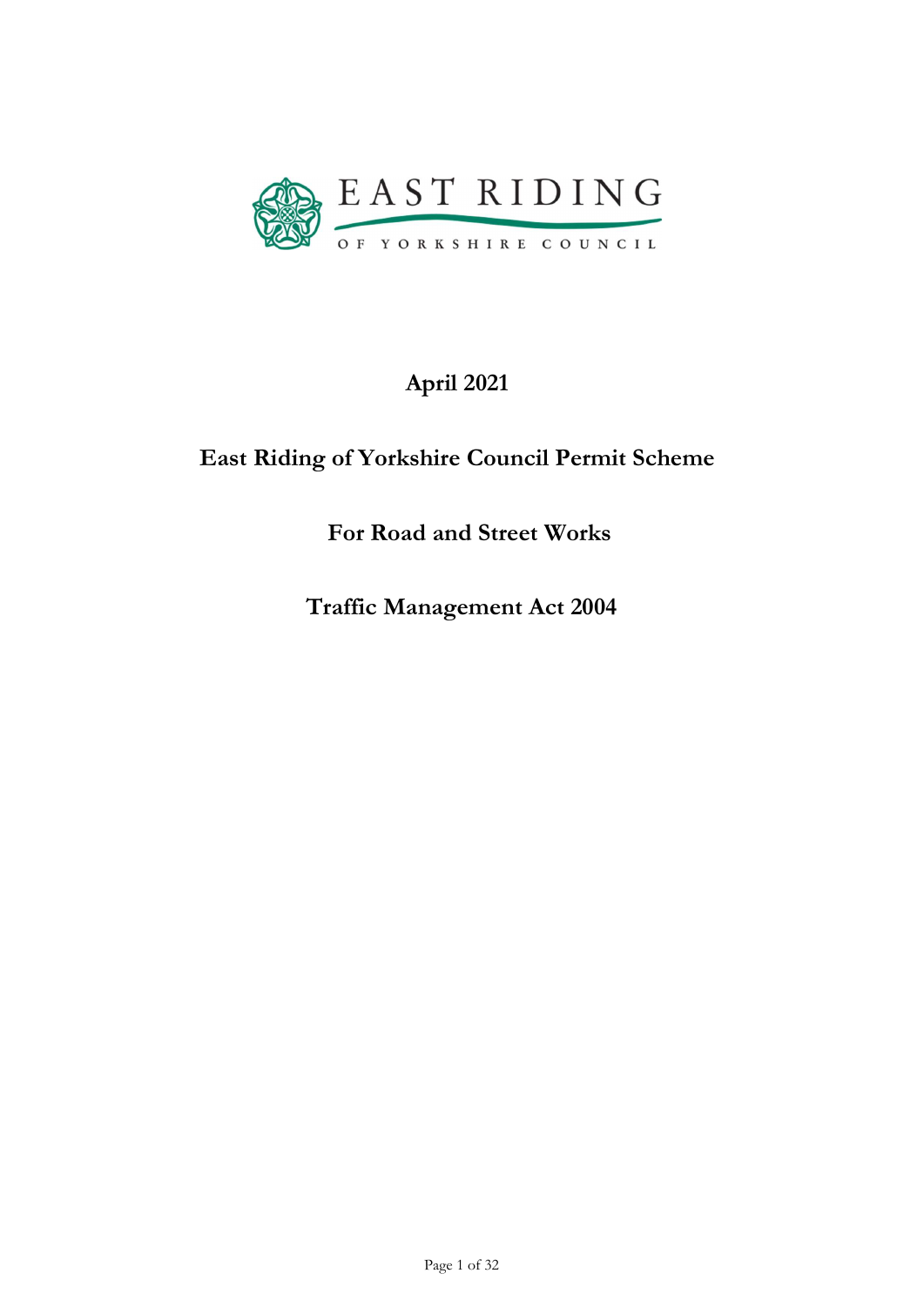# **Contents**

| $\mathbf{1}$   | <b>INTRODUCTION</b>                                 | $\overline{\mathbf{4}}$ |
|----------------|-----------------------------------------------------|-------------------------|
| 1.2            | <b>Objectives</b>                                   | 5                       |
| $\overline{c}$ | <b>STREETS</b>                                      | 5                       |
| 3              | <b>ACTIVITIES</b>                                   | 5                       |
| 3.2            | <b>Activity Phases</b>                              | 6                       |
| 3.3            | <b>Linked Activities</b>                            | 7                       |
| 3.4            | <b>Interrupted Activities</b>                       | 7                       |
| 3.5            | <b>Cross Boundary Activities</b>                    | 7                       |
| 3.6            | <b>Collaborative Activities</b>                     | 7                       |
| 3.7            | <b>Remedial Activities</b>                          | 8                       |
| 3.8            | <b>Activity Start and End Dates</b>                 | 8                       |
| 3.9            | <b>Activities Early Starts</b>                      | 8                       |
| 3.10           | <b>Over Running Activities</b>                      | 9                       |
| 4              | <b>PERMITS</b>                                      | 9                       |
| 4.2            | A Provisional Advanced Authorisation (PAA)          | 9                       |
| 4.3            | A Permit                                            | 10                      |
| 4.4            | <b>Classes of Permit</b>                            | 10                      |
| 4.5            | <b>Major Permits</b>                                | 11                      |
| 4.6            | <b>Standard Permits</b>                             | 11                      |
| 4.7            | <b>Minor Permits</b>                                | 11                      |
| 4.8            | <b>Immediate Permits</b>                            | 11                      |
| 4.9            | <b>Working Without a Permit</b>                     | 12                      |
| 5              | PERMIT CONDITIONS                                   | 12                      |
| 5.2            | <b>Conditions Applied to all Permits</b>            | 13                      |
| 5.3            | <b>Conditions for Immediate Activities</b>          | 13                      |
| 5.4            | <b>Breach of Conditions</b>                         | 13                      |
| 5.5            | Avoidance of Conflict with other Legislation        | 13                      |
| 6              | PERMIT APPLICATIONS                                 | 13                      |
| 6.2            | <b>Information Required in a Permit Application</b> | 14                      |
| 6.3            | <b>Reinstatement Type</b>                           | 15                      |
| 6.4            | <b>Inspection Units</b>                             | 15                      |
| 6.5            | <b>Traffic Management and Parking Bays</b>          | 16                      |
| 6.6            | <b>Notification to Interested Parties</b>           | 16                      |
| 6.7            | <b>Applications Deemed to be Approved</b>           | 16                      |
| 6.8            | <b>Table 1 - Application Timings</b>                | 17                      |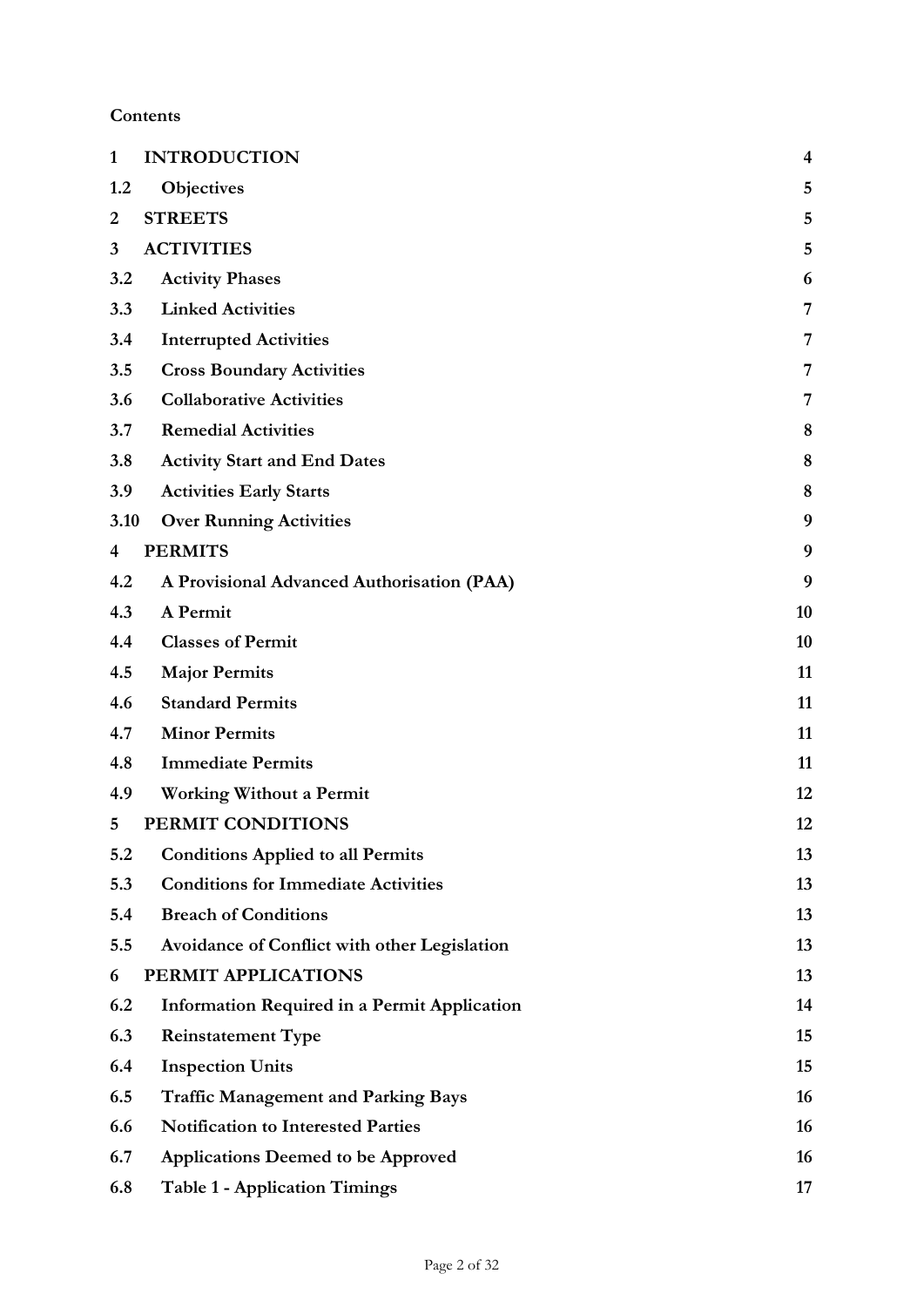| 6.9  | <b>Issuing of Permits</b>                              | 17 |
|------|--------------------------------------------------------|----|
| 6.10 | <b>Error Correction</b>                                | 17 |
| 7    | PERMIT REFUSALS                                        | 18 |
| 7.2  | <b>Grounds for Refusal</b>                             | 18 |
| 7.3  | <b>Right of Appeal</b>                                 | 18 |
| 7.4  | <b>Restrictions on Further Activities</b>              | 18 |
| 8    | <b>REVIEWS, VARIATIONS AND REVOKING PERMITS</b>        | 19 |
| 8.2  | <b>Suspending or Postponing an Activity</b>            | 19 |
| 8.3  | <b>Timing of Variations</b>                            | 19 |
| 8.4  | <b>Variation for Immediate Activities</b>              | 20 |
| 8.5  | <b>Information Required for Variation Applications</b> | 20 |
| 9    | <b>PERMIT FEES</b>                                     | 21 |
| 10   | <b>SANCTIONS</b>                                       | 22 |
| 10.1 | <b>Undertaking Activities without a Permit</b>         | 22 |
| 11   | <b>DISPUTE RESOLUTION</b>                              | 22 |
| 11.2 | <b>Independent Adjudication</b>                        | 23 |
| 12   | <b>PERMIT REGISTERS</b>                                | 23 |
| 13   | PERFORMANCE INDICATORS AND MONITORING                  | 23 |
|      | <b>APPENDIX A</b>                                      | 25 |
|      | <b>APPENDIX B</b>                                      | 26 |
|      | <b>GLOSSARY</b>                                        | 27 |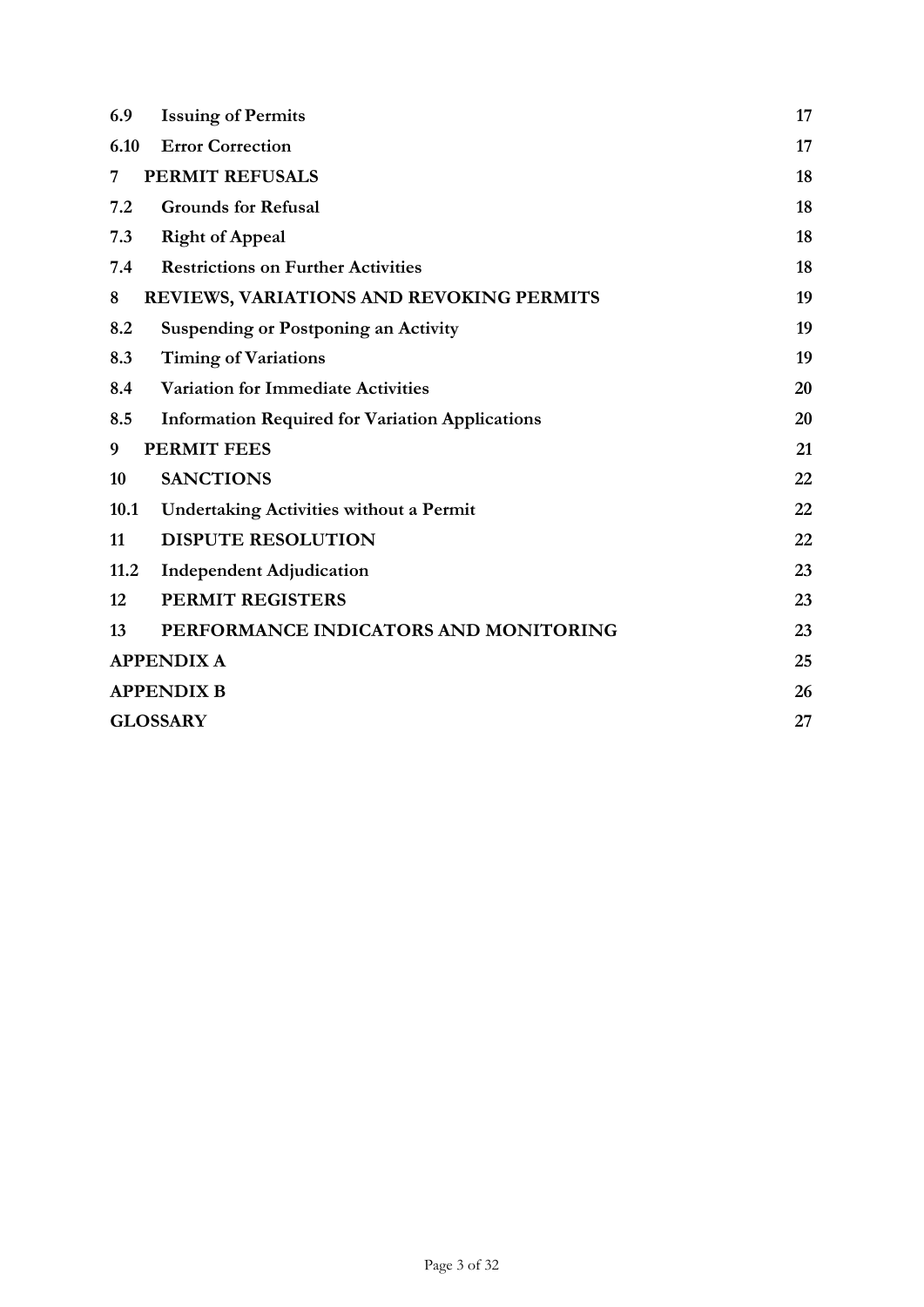## 1 INTRODUCTION

- 1.1.1 This Permit Scheme, to be known as the East Riding of Yorkshire Council Permit Scheme (the Permit Scheme) is made under Part 3 of the Traffic Management Act 2004 (TMA) and the Traffic Management Permit Scheme (England) Regulations 2007 as amended (the Permit Regulations), and has been prepared with regard to the Statutory Guidance issued by the Secretary of State to assist Highway Authorities wishing to become Permit Authorities and in accordance with the requirements set out in the Regulations.
- 1.1.2 The East Riding of Yorkshire Council Permit Scheme is a Single Permit Scheme for the purposes of Part 3 of the TMA and the Permit Regulations.
- 1.1.3 The Permit Scheme will apply to all of the roads under the control of East Riding of Yorkshire Council and applies within the administrative boundaries of East Riding of Yorkshire Council.
- 1.1.4 The Permit Scheme will apply to adopted and publicly maintainable streets identified on the National Street Gazetteer (NSG).
- 1.1.5 In accordance with Regulation 4 (g) it is intended that the Permit Scheme will become operational in November 2021.
- 1.1.6 The generic term 'activities' has been used rather than works to reflect the fact that the Scheme may eventually cover more than street and road works in subsequent Regulations. These are the specified works as set out in the Regulations.
- 1.1.7 The term "Promoters" will be used for both Statutory Undertakers (including Utility Companies) and East Riding of Yorkshire Council as the Highway Authority.
- 1.1.8 A glossary of the main terms contained within this document is provided below.
- 1.1.9 The Permit Scheme supersedes the majority of the notification system contained in the New Roads and Street Works Act 1991 (NRSWA).
- 1.1.10 Under the Permit Scheme, the activities undertaken by the Highway Authority, its partners or agents are treated the same as a Statutory Undertaker.
- 1.1.11 The Permit Scheme will operate alongside the NRSWA noticing system. The same or equivalent definitions and requirements are used, as in the NRSWA notice system, namely:
	- Categories of activities/works, (major, standard, minor, and immediate activities/works)
	- Street gazetteers, including street referencing by means of a Unique Street Reference Number (USRN) and Associated Street Data (ASD)
	- Street reinstatement categories as defined in the NRSWA Reinstatement Specification
	- Streets designated as Protected Streets, streets having Special Engineering Difficulties, (SED), or a Traffic Sensitive Street
- 1.1.12 Where it is implemented on the specified streets, and in accordance with the Regulations, the Permit Scheme will result in the disapplication and modification of the following Sections of the NRSWA:
	- Sections of NRSWA disapplied: s54; s55; s56; s57; s66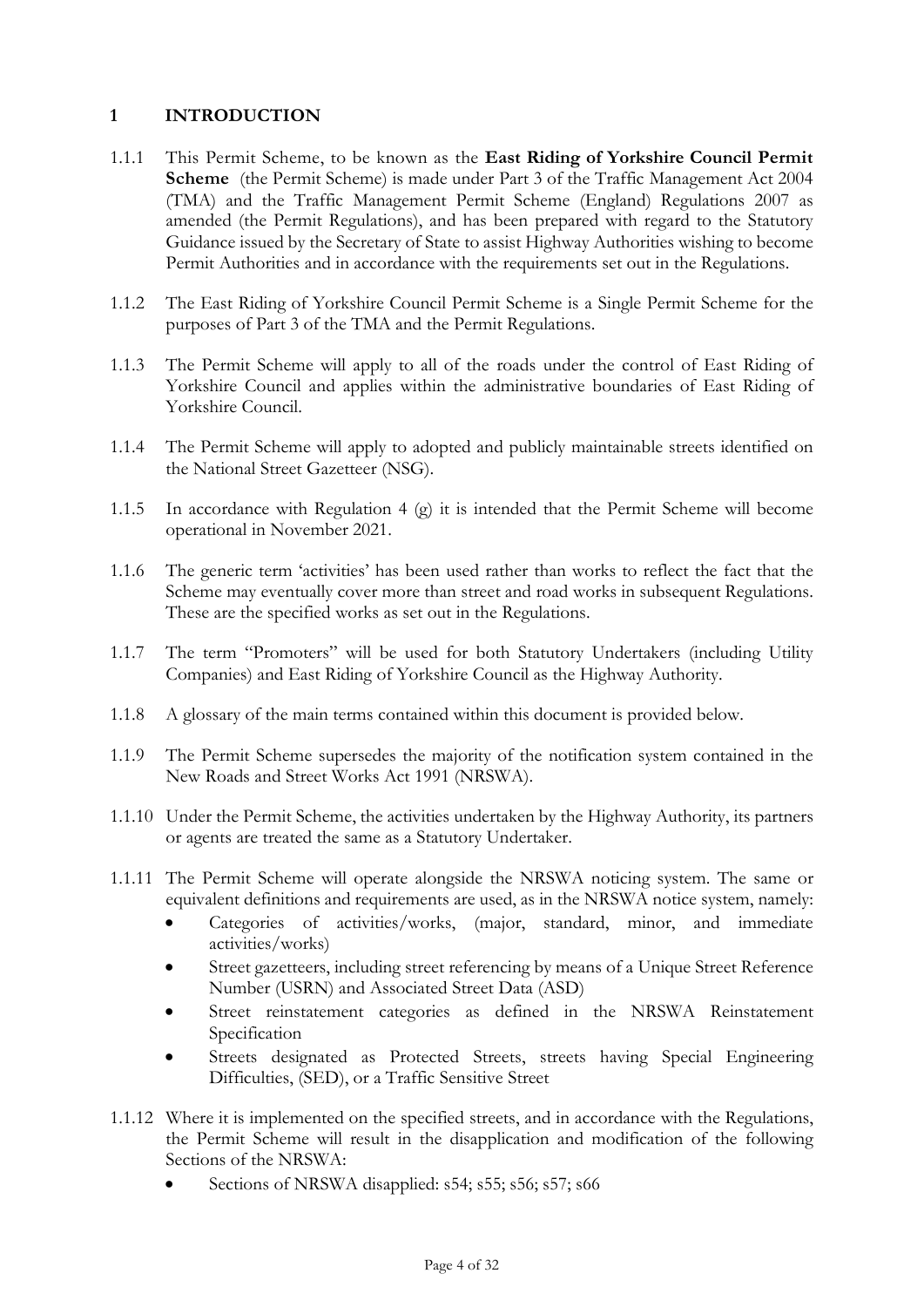- Sections of NRSWA modified: s58; s58A; s64; s69; s73A; s74; s88; s89; s90; s93; s105; Schedule 3A.
- Regulations modified: The Street Works (Registers, Permits, Directions and Designations) (England) Regulations 2007 SI 2007/1951
- 1.1.13 Changes to Section 58 and 58a (restrictions on works following substantial road works) and Section 74 (charges of occupation of the highway where works are unreasonably prolonged) apply only to Statutory Undertakers activities.
- 1.1.14 The Permit Scheme makes arrangements so that similar procedures are followed for Highway Authority Promoter activities in relation to timing and duration, in order to facilitate the operation of the Permit Scheme.
- 1.1.15 Before varying or revoking the Permit Scheme, the East Riding of Yorkshire Council (ERYC) Permit Authority shall consult the persons referred to in regulation 3(1).

## 1.2 OBJECTIVES

- 1.2.1 The objectives of the Permit Scheme are.
	- Reduced disruption on the road network
	- Improvements to overall network management
	- A reduction in delays to the travelling public
	- A reduction in costs to businesses caused by delays.
	- Promotion of a safer environment
	- Reduced carbon emissions

#### 2 STREETS

- 2.1.1 "Street" refers to that length of road associated with a single Unique Street Reference Number (USRN).
- 2.1.2 Where a single street on the ground has more than one USRN, separate Permits will be required for each USRN to which an activity relates.
- 2.1.3 Streets that are not highways maintainable at public expense or private streets, are not included in the Permit Scheme.
- 2.1.4 Where a street is expected to become a maintainable highway, controls on specified activities under the Permit Scheme will only apply after the street has become a maintainable highway.

#### 3 ACTIVITIES

- 3.1.1 The Permit Scheme controls the following activities undertaken on the public highway and defined as Registerable:
	- Street works as in Part 3 of NRSWA, as defined by s48, except for works by licensees under Section 50 of NRSWA.
	- Works for road purposes as defined by Section 86 of NRSWA maintenance and improvement works to the road itself, carried out by, or on behalf of, the Highways Authority.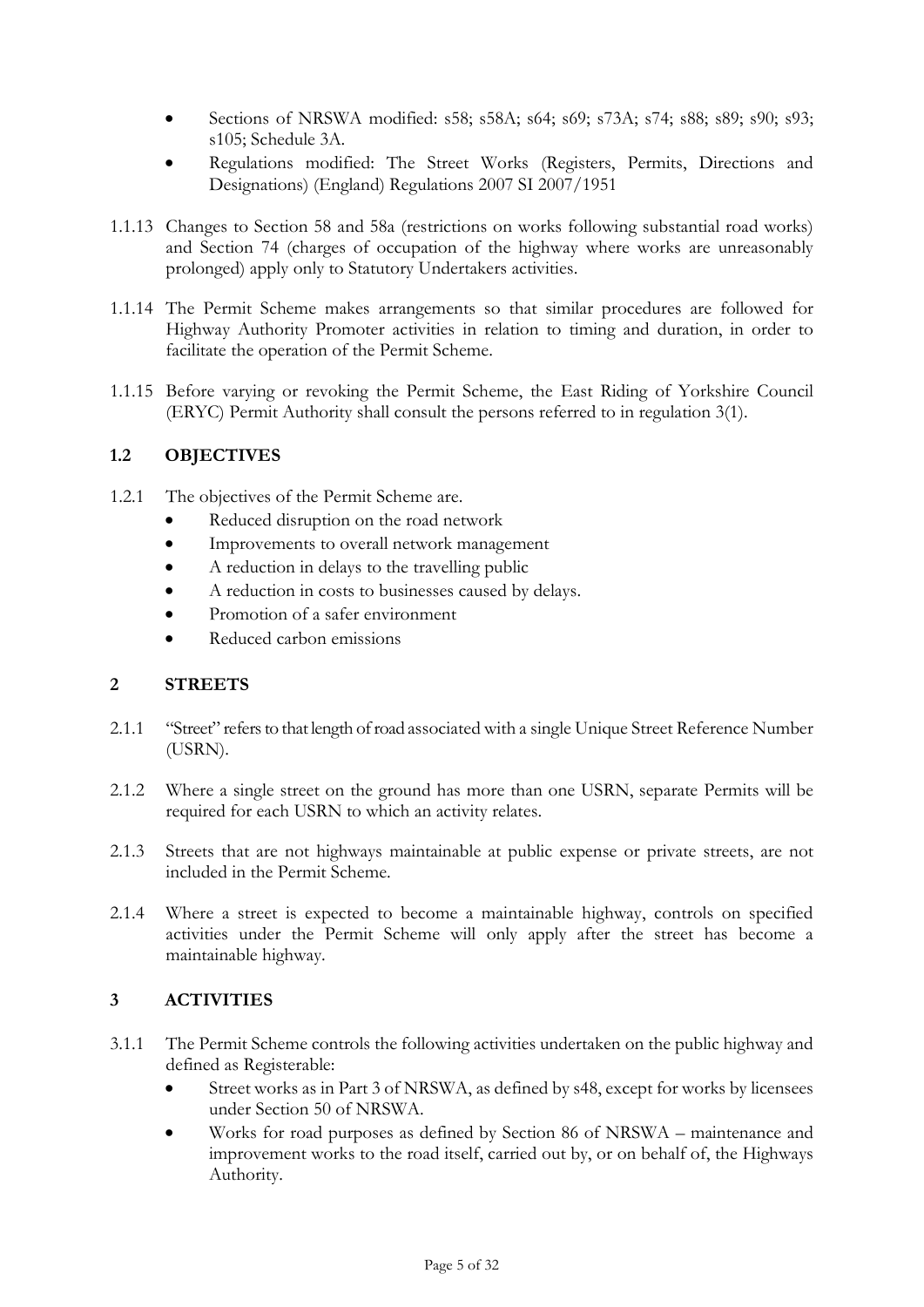- Major Highway Works (including Developer activities under Section 278 of the Highways Act 1980)
- Other activities that may be introduced under future regulations.
- 3.1.2 The following activities also requiring a Permit are defined in the Street Works (Registers Notices Directions and Designations) (England) Regulations 2007 as specified works are Registerable for all Promoters and information related to them has to be recorded on the register:
	- Involve the breaking up or resurfacing any street.
	- Involve opening the carriageway or cycleway of traffic-sensitive streets at trafficsensitive times.
	- Require any form of temporary traffic control as defined in the Code of Practice for Safety at Street Works and Road Works.
	- Reduce the lanes available on a carriageway of three or more lanes.
	- Require a temporary traffic regulation order or notice, or the suspension of pedestrian crossing facilities.
	- Require a reduction in the width of the existing carriageway of a traffic-sensitive street at a traffic-sensitive time.
- 3.1.3 Works for road purposes may include some works carried out by Undertakers, for example street lighting. It is for Promoters to ensure that Permit applications for such activities are made and that the activity is registered, as appropriate.
- 3.1.4 Certain types of activities are exempt from requiring a Permit and are non-Registerable:
	- Traffic Census Surveys
	- Traffic census surveys have deliberately not been included as disclosure of this information prior to a census taking place can encourage a change to the normal pattern of traffic flows.
	- Pole testing
	- Fire service vehicles
	- Fire service vehicles occasionally need to be parked adjacent to fire hydrants when these are being tested. These operations are exempt from the requirement to obtain a Permit, provided the work is done outside traffic-sensitive periods.
- 3.1.5 Other activities that do not require a Permit:
	- Replacing manhole or chamber covers that do not involve breaking up the street.
	- Replacing poles, lamps, columns or signs in the same location where that does not involve breaking up the street.
	- Bar holes
- 3.1.6 Activities licenced under Section 50 of the NRSWA are not included in the Permit Scheme but will have to follow the normal NRSWA procedures.

#### 3.2 ACTIVITY PHASES

3.2.1 One Permit can only relate to one phase of an activity. A phase of an activity is a period of continuous occupation of the street (whether or not work is taking place for the whole time) between the start and completion of the works where all the works described in the works description are completed, for example a separate Permit would be required for interim, permanent and remedial reinstatements.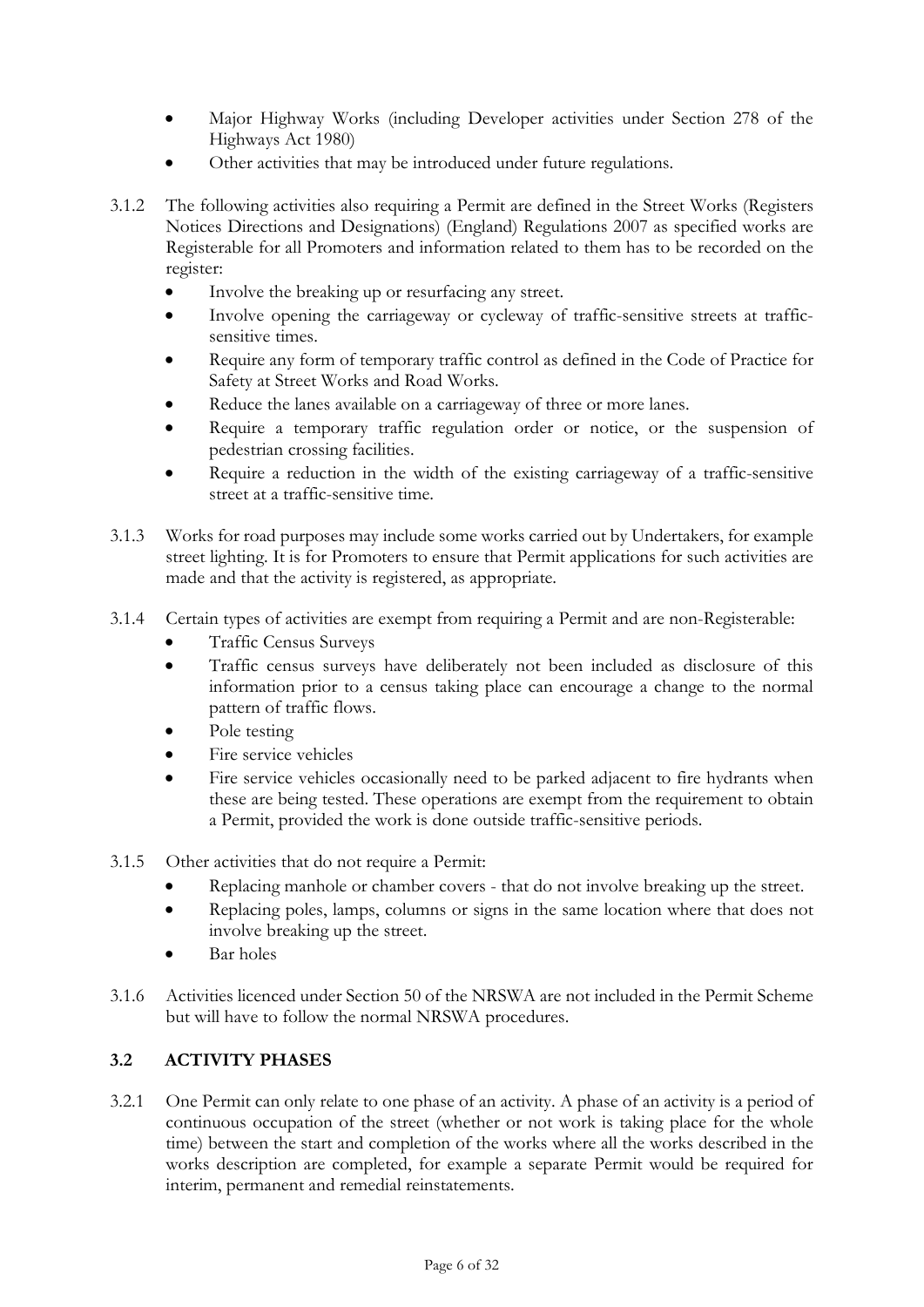- 3.2.2 A phase can end only when all the plant, equipment and materials, including any signing, lighting and guarding have been removed from the site and the highway is returned to full use.
- 3.2.3 A Promoter should clarify when an activity is to be carried out in phases on the application. Each phase will require a separate Permit and, if a major activity involving asset activity also a Provisional Advance Authorisation (PAA), which will be cross referenced to the other Permits.
- 3.2.4 Phased activities must relate to the same works, with applications submitted using the same works reference.

## 3.3 LINKED ACTIVITIES

- 3.3.1 Linked activities carried out at separate locations in the same street must be treated as belonging to the same set of works using the same works reference.
- 3.3.2 If an activity involving more than one street forms part of one project in management and contractual terms, separate Permits and PAAs must be obtained for each street.
- 3.3.3 Customer connections associated with the installation of a new main or cable run or the replacement or renewal of existing assets will be considered to be linked activities when the work is completed as a single occupancy of a single street. If an activity relating to the installation of customer connections is undertaken at a later date, then the Promoter shall apply for a separate Permit.

#### 3.4 INTERRUPTED ACTIVITIES

- 3.4.1 If an activity is interrupted and delayed, it is the responsibility of the Promoter to contact the ERYC Permit Authority to agree what action should be taken.
- 3.4.2 If the ERYC Permit Authority is satisfied that the excavation can remain open during the interruption, then a variation will be required and an extension to the Permit will be granted.
- 3.4.3 If the ERYC Permit Authority considers that the opening should be reinstated, and the road returned to full traffic use then the Promoter will need to apply for a further Permit to complete the work at a later date. A Permit fee may be charged for the new Permit.

## 3.5 CROSS BOUNDARY ACTIVITIES

- 3.5.1 Where a project with activities in more than one street straddles the boundary between the ERYC Permit Authority and an adjacent Highway Authority, separate Permit applications, including any PAAs, should be submitted to both Permit Authorities.
- 3.5.2 A single project reference should be included on the applications so that both Highway Authorities can consider the impact and co-ordinate the activities together.

#### 3.6 COLLABORATIVE ACTIVITIES

3.6.1 The ERYC Permit Authority encourages collaborative working between Promoters.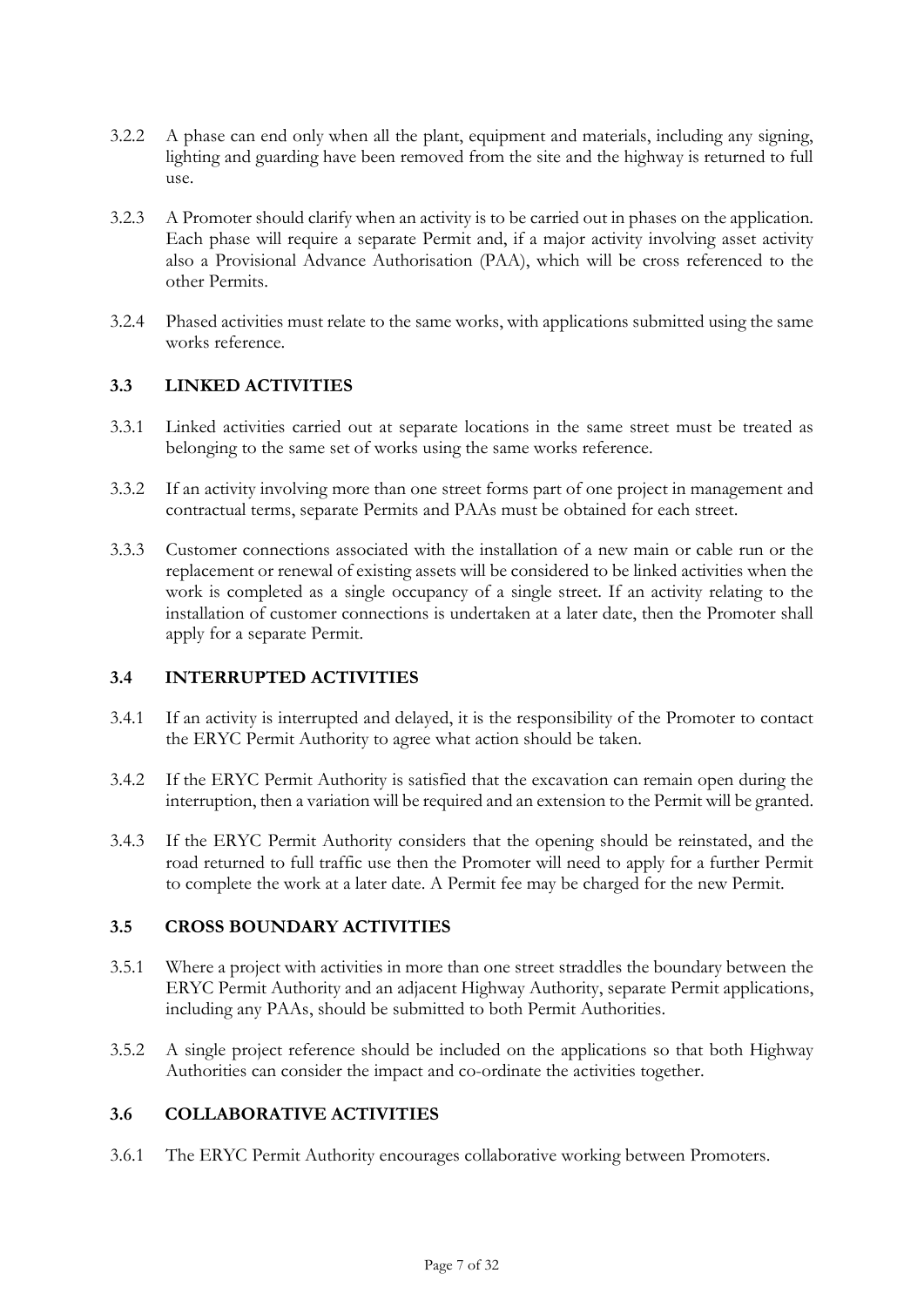- 3.6.2 Where two or more Promoters decide to enter into such arrangements, one must take on the role of the Primary Promoter with the overall responsibility for the activities and will be the point of contact with the ERYC Permit Authority. While the Secondary Promoter(s) will be required to make a Permit application for the activity for which they are responsible, only the Permit application made by the Primary Promoter will need to show the number of estimated inspection units.
- 3.6.3 The Primary Promoter's Permit application must give details of the Promoter(s) involved and the extent of the collaborative working.
- 3.6.4 The Primary Promoter must also ensure that the estimates of works duration are agreed and confirmed with the Secondary Promoter(s) when submitting the PAA and/or Permit applications. This is necessary in order to comply with the overrun charging requirements in the Permit and NRSWA Regulations.

## 3.7 REMEDIAL ACTIVITIES

3.7.1 In the event of remedial works being required after the expiry of a Permit, an application must be made for a new Permit. This Permit must be cross referenced to the original Permit using the original reference number on each subsequent phase.

## 3.8 ACTIVITY START AND END DATES

- 3.8.1 In relation to category 0, 1, 2, and traffic-sensitive streets the planned commencement date and finishing date for the activity are the start date and end dates respectively on the Permit. The Permit will not be valid before the start date on the Permit and will cease to be valid once the end date has passed unless a variation is granted.
- 3.8.2 In category 3 and 4 streets that are not traffic-sensitive, the Permit will be granted with a start and end date and duration for the activity which is set as a condition. The start date of the Permit will be the proposed start date of the activity. However, because both competition for space and the expected level of disruption is likely to be lower on less busy streets, there will be flexibility on the start of the activity – "starting window" - equivalent to the validity period on a NRSWA notice. The starting windows are:
	- $\bullet$  5 DAYS FOR MAJOR AND STANDARD ACTIVITIES
	- 2 DAYS FOR MINOR ACTIVITIES.
- 3.8.3 The Permit will therefore allow for the set duration to be completed if the activity starts on the last day of the starting window.

#### 3.9 ACTIVITIES EARLY STARTS

- 3.9.1 The ERYC Permit Authority will consider a Promoter's request for an early start before or after applying for a Provisional Advance Authorisation or a Permit application.
- 3.9.2 Where this is agreed, and a previous application has already been submitted, the Promoter shall submit a variation to a Permit, or in the case of a Provisional Advance Authorisation, include the revised dates on the application for the Permit. If the Permit has already been granted or deemed, a variation charge will apply.
- 3.9.3 A reference number will be issued by the ERYC Permit Authority and must be quoted on the Permit application or Permit variation application.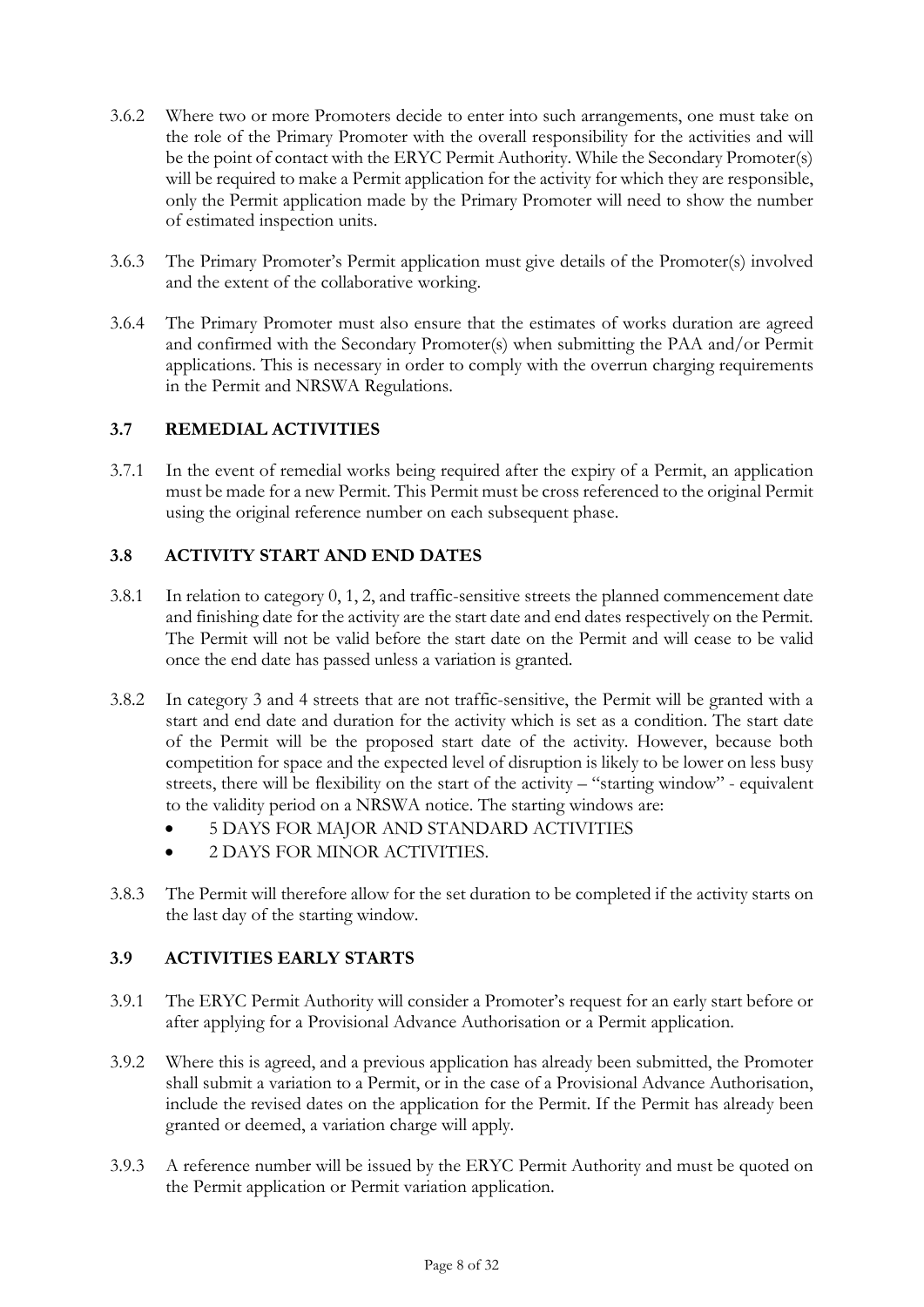3.9.4 Requests for early starts may or may not be agreed by the ERYC Permit Authority at their discretion but will not be unreasonably refused, and it is the responsibility of the Promoter to satisfy the ERYC Permit Authority as to the necessity for any proposed early start.

## 3.10 OVER RUNNING ACTIVITIES

3.10.1 Charges for over running street works under Section 74 of the NRSWA will be made alongside the Permit Scheme although these regulations are modified to incorporate the process of setting and modifying the duration of the activity through the Permit application, approval and variation processes.

## 4 PERMITS

- 4.1.1 There are two types of Permit and the requirements relating to the timing of applications for each will be different:
	- Provisional Advance Authorisation (PAA)
	- Permit
- 4.1.2 Any Promoter of specified activities who wishes to carry out such an activity on a specified street must obtain a Permit from the ERYC Permit Authority. The Permit will allow the Promoter to:
	- Carry out the specified activity.
	- At the specified location
	- Between the dates shown and for the duration shown
	- Subject to any conditions that may be attached or required.
- 4.1.3 A Permit application can only be for one street.
- 4.1.4 Where the specified activity involves a number of specified streets, a separate PAA and/or Permit will be required for each street.
- 4.1.5 Permit applications for specified activities covering more than one specified street shall be cross-referenced to all related applications.
- 4.1.6 Where the ERYC Permit Authority is content with the proposal, it will Grant a Permit within the response times detailed in Table 1.

## 4.2 A PROVISIONAL ADVANCED AUTHORISATION (PAA)

- 4.2.1 A PAA replaces the Advance Notice under Section 54 of NRSWA.
- 4.2.2 PAAs are a means of enabling major works to be identified co-ordinated and programmed in advance by allowing activities to be provisionally reserved by the ERYC Permit Authority pending the Authority's subsequent decision on whether, and with what conditions, to grant a Permit for the activities.
- 4.2.3 A Promoter who wishes to undertake major activities, on a specified street **must** apply for a PAA at least three (3) months in advance of those activities starting on the highway, or as agreed with the ERYC Permit Authority.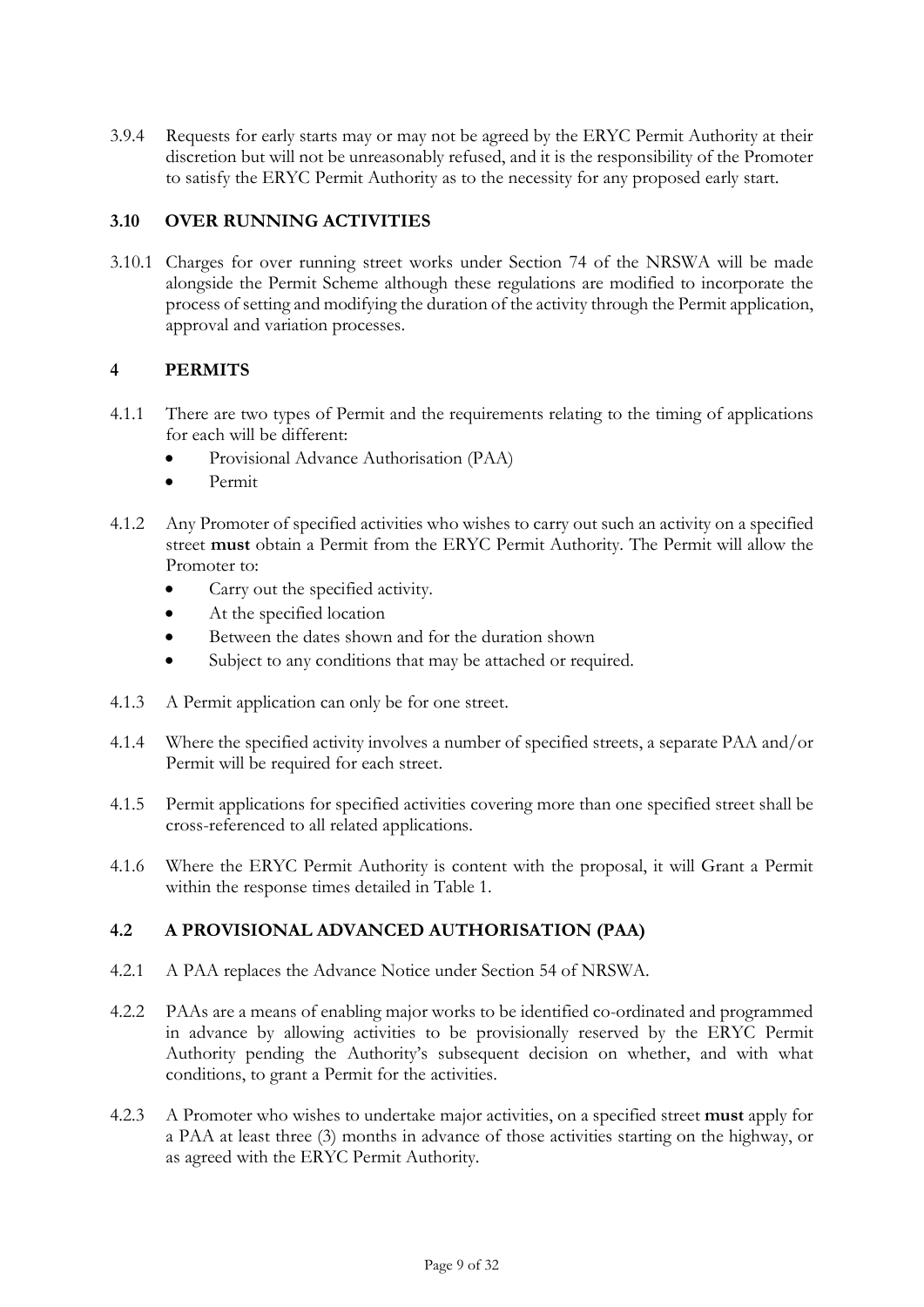- 4.2.4 Subsequent applications for Permits for Major activities that have not been preceded by a PAA, will not, except in exceptional circumstances, be accepted by the ERYC Permit Authority.
- 4.2.5 Each application for a PAA will be limited to one (1) street.
- 4.2.6 An application for a PAA must include a full description of the activity and specify start and end dates, although the start date may be considered as provisional and can be amended in the application for a final Permit.
- 4.2.7 A fee will be charged for the granting of a PAA in addition to the fee which is charged for the granting of the Permit.
- 4.2.8 The granting of a PAA does not prevent the ERYC Permit Authority from subsequently refusing to grant a Permit to which the PAA relates, if circumstances change drastically an explanation will be provided.
- 4.2.9 A copy of each application for a PAA is to be provided by the applicant upon request by a relevant Authority and by any person having apparatus in the street to which the application relates.

# 4.3 A PERMIT

- 4.3.1 These are full Permits with complete details of the registerable activities on a specified street.
- 4.3.2 The information required to support an application for a PAA should be equivalent to, but should not exceed, that required in support of an application for a Permit.
- 4.3.3 The timing of Permit applications to the ERYC Permit Authority will depend on the proposed activity.
- 4.3.4 A copy of each application for a Permit is to be provided by the applicant upon request by a relevant Authority and by any person having apparatus in the street to which the application relates.
- 4.3.5 All Permits will be subject to conditions.
- 4.3.6 All Permit applications shall be submitted to the ERYC Permit Authority in accordance with the timescales given in Table 1 and must include a description of the proposed activity together with the proposed start and end dates of the activity.
- 4.3.7 Where the Permit application differs from an associated PAA application, the applicant must explain the reasons for any variation.

## 4.4 CLASSES OF PERMIT

- 4.4.1 There are four classes of Permit:
	- Major
	- Standard
	- Minor
	- Immediate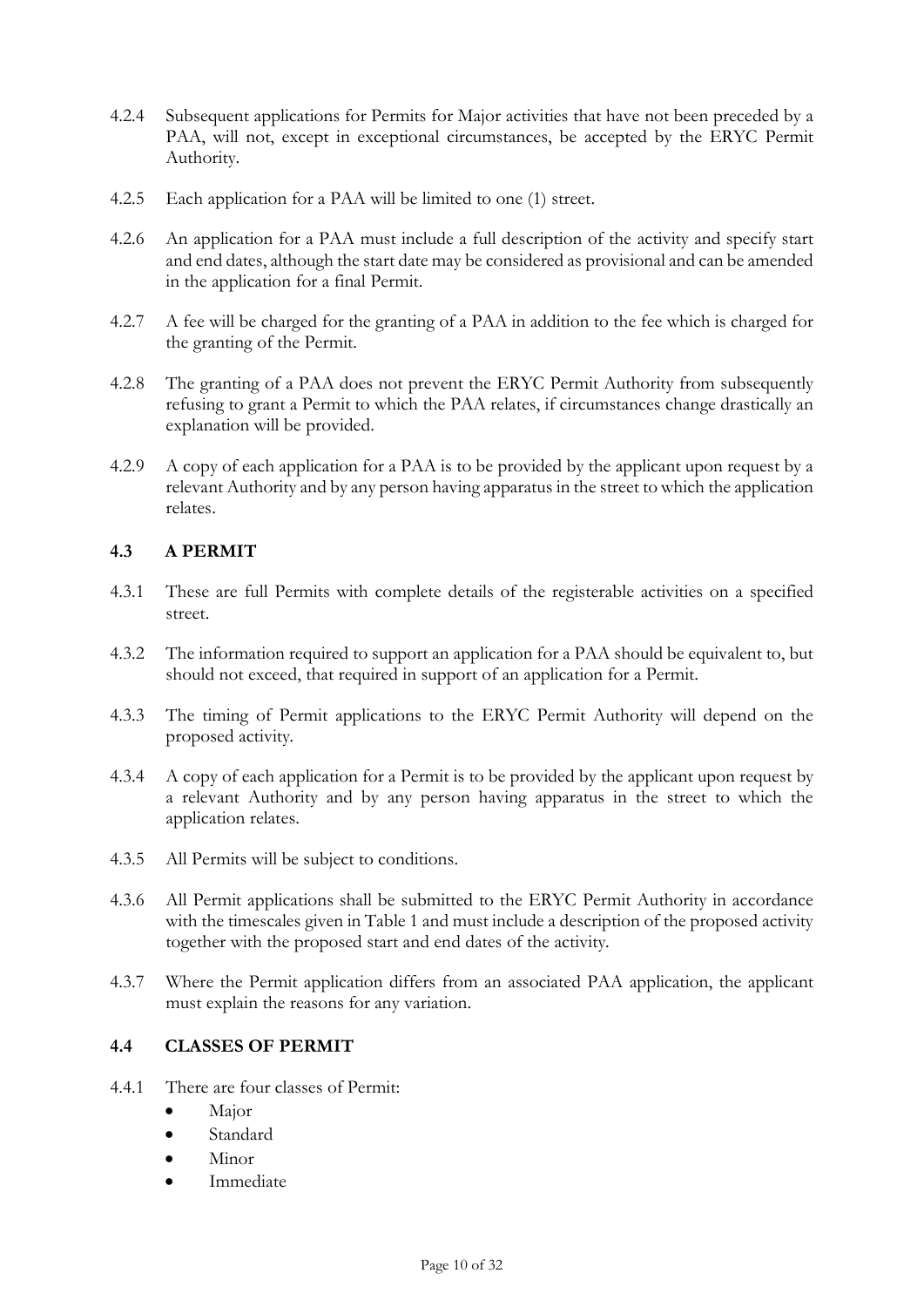# 4.5 MAJOR PERMITS

- 4.5.1 Major Permits are for activities which:
	- Have been identified in an organisation's annual operating programme, or if not identified in that programme, are part of a scheme which is planned or known about at least six (6) months in advance of the proposed start date, but only includes activities on the affected streets and locations within that scheme that have been identified at least six (6) months in advance as likely to require Permits; or
	- Other than immediate activities, require a temporary traffic regulation order, (i.e. not a temporary traffic notice), under the Road Traffic Regulation Act 1984 for any other activities
- 4.5.2 Major Permits are split into 4 sub-categories:
	- All works over ten (10) days will be classed as major activities
	- Over ten (10) days and all major activities requiring a traffic regulation order
	- Activities four (4) to ten (10) days and meeting the requirement detailed in 4.5.1 above
	- Activities up to three (3) days and meeting the requirement detailed in 4.5.1 above
- 4.5.3 Promoters are required to obtain a Provisional Advance Authorisation as part of the application process for a Major Permit.

## 4.6 STANDARD PERMITS

- 4.6.1 Standard Permits are for activities that have a planned duration of between four (4) and ten (10) days inclusive.
- 4.6.2 Activities lasting less than ten (10) days but which require a traffic regulation order, such as a temporary road closure, will be classified as a Major Activity and will be subject to the requirements in 4.5 above.

#### 4.7 MINOR PERMITS

4.7.1 Minor Activities are those activities, where the planned working is three (3) days or less. Activities lasting less than three (3) days but which require a traffic regulation order, such as a temporary road closure, will be classified as a Major Activity and will be subject to the requirements in 4.5 above.

#### 4.8 IMMEDIATE PERMITS

- 4.8.1 Immediate Activities are either.
	- Emergency works as defined in Section 52 of NRSWA; or
	- **•** Urgent Activities
	- I. (not being emergency works), whose execution at the time they are executed is required, (or which the person responsible for the works believes on reasonable grounds to be required):
	- II. To prevent or put an end to an unplanned interruption of any supply or service provided by the Promoter.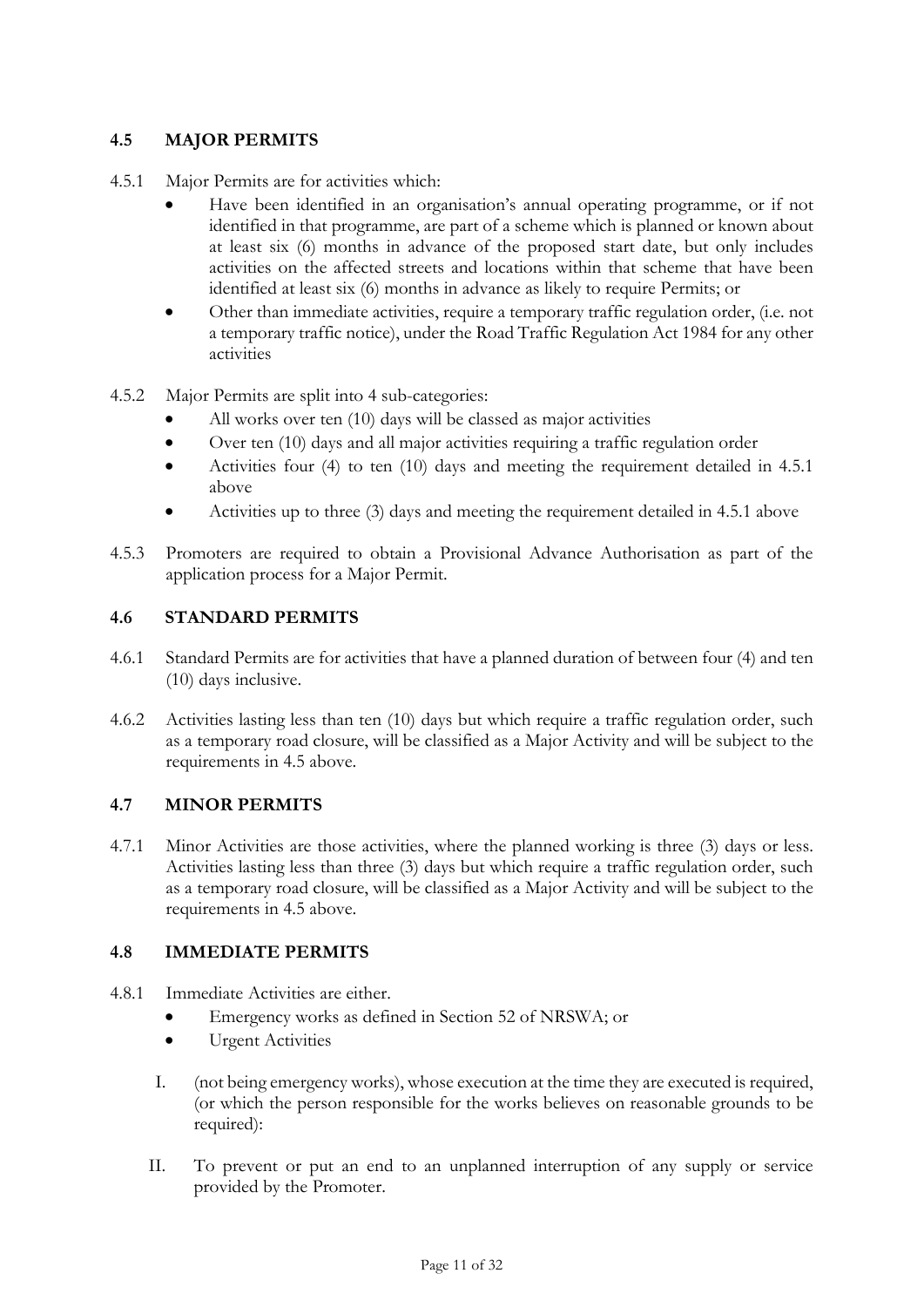- III. To avoid substantial loss to the Promoter in relation to an existing service
- IV. To reconnect supplies or services where the Promoter would be under a civil or criminal liability if the reconnection is delayed until after the expiration of the appropriate notice period.
- V. Including works that cannot reasonably be separated or severed from such works.
- 4.8.2 Immediate activities do require a Permit but as such activities are concerned with emergency or urgent situations, a Promoter can start work before applying for a Permit provided they apply for a Permit within two (2) hours of the activities commencing.
- 4.8.3 Where the activity is identified within the normal working day (i.e. after 08.00 hours and before 16.30 hours), a Permit application must be made as soon as reasonably practicable and in any event, within two (2) hours of the activity starting.
- 4.8.4 If work starts outside of working hours, an application for a Permit must be submitted by 10am the next working day.
- 4.8.5 If the ERYC Permit Authority disputes whether an activity, or part of an activity, is immediate, the Promoter must demonstrate conclusively that it is.

#### 4.9 WORKING WITHOUT A PERMIT

- 4.9.1 It is an offence for a Statutory Undertaker, or a person contracted to act on its behalf to undertake activities without a Permit, except to the extent that the Permit Scheme provides that this requirement does not apply.
- 4.9.2 Where it is believed that such an offence is being committed, the ERYC Permit Authority may issue a Fixed Penalty Notice and require the party concerned to remove the works and return the street to full use. Issued in accordance with charging tables within Appendix B.

#### 5 PERMIT CONDITIONS

- 5.1.1 The Permit Scheme allows for the attaching of conditions to Permits. These will be specified in detail on the Permit and will reflect any constraints on the original application and subsequently commented, or applied, during Permit application review.
- 5.1.2 In general, conditions will be varied for each Permit, as each set of circumstances will be different. The detailed 'Standard' wording of all conditions is available in the document "Statutory Guidance for Highway Authority Permit Schemes – Permit Scheme Conditions", which is currently held on the Department for Transport website.
- 5.1.3 The Promoter should endeavour to have a copy, either electronic or hard copy, of the current Permit on site for inspection.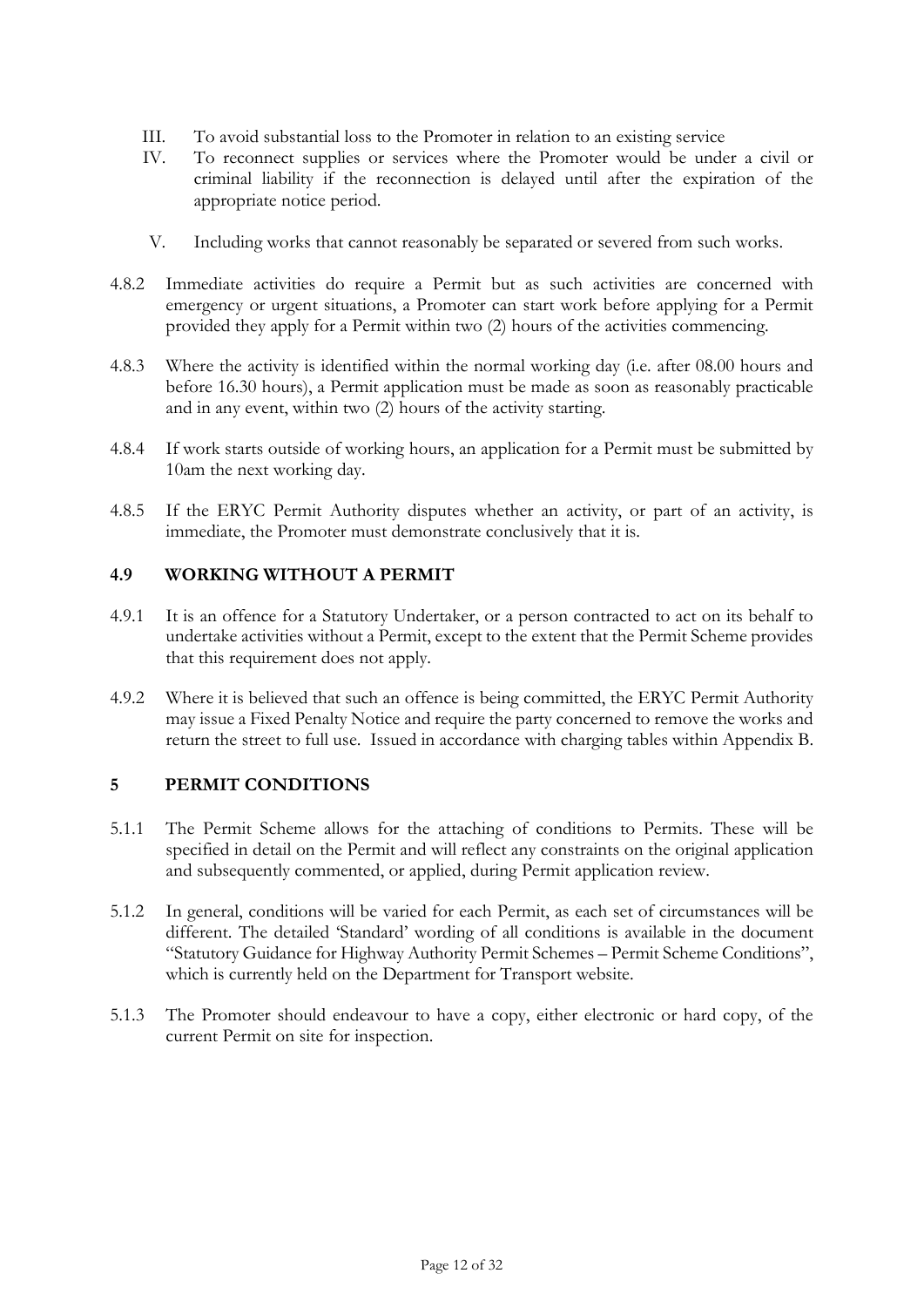## 5.2 CONDITIONS APPLIED TO ALL PERMITS

5.2.1 East Riding of Yorkshire Council will adopt solely the nationally agreed conditions text as set out in the amended 2015 statutory guidance and will adopt any changes made to the conditions of the statutory guidance following internal consultation and review.

## 5.3 CONDITIONS FOR IMMEDIATE ACTIVITIES

- 5.3.1 Promoters of immediate activities must contact the ERYC Permit Authority by electronic form within 2 hours of initiating works if identified in the NSG.
- 5.3.2 A full description of the immediate activities being carried out must justify why the activity has been categorised as immediate activities.
- 5.3.3 The ERYC Permit Authority may impose further conditions prior to granting a Permit or after granting by way of an imposed Variation. Imposing such conditions will be in discussion with the Promoter of the activity and will be included in the subsequent Permit.
- 5.3.4 Once granted, the works reference number must be prominently displayed on the site information board for each set of works by 10.00am the next working day.

## 5.4 BREACH OF CONDITIONS

- 5.4.1 If the ERYC Permit Authority considers that a Promoter is failing to comply with the conditions of a Permit, then it may revoke the Permit. Before revoking a Permit, the ERYC Permit Authority will contact the Promoter to warn them of its intention and allow the situation to be discussed.
- 5.4.2 Where it appears to the ERYC Permit Authority that a condition has been breached and that the Promoter or a person contracted to act on its behalf has therefore committed an offence it will take action as described in Section 10.

## 5.5 AVOIDANCE OF CONFLICT WITH OTHER LEGISLATION

- 5.5.1 The Promoter should bring such conflicts to the attention of the ERYC Permit Authority who will then be responsible for resolving the issue with the other legislative bodies or groups that may be involved and amending the Permit conditions accordingly.
- 5.5.2 If the Promoter has safety concerns about conditions set by the ERYC Permit Authority, it should raise these concerns with the ERYC Permit Authority and if necessary, challenge the condition.

#### 6 PERMIT APPLICATIONS

- 6.1.1 PAA and Permit applications must be made electronically.
- 6.1.2 The timing of applications for Permits and PAAs and the ERYC Permit Authority's response will vary according to the proposed activity. The minimum times are given in Table 1 and Promoters should give as much notice as possible to ensure that the coordination process can be facilitated effectively.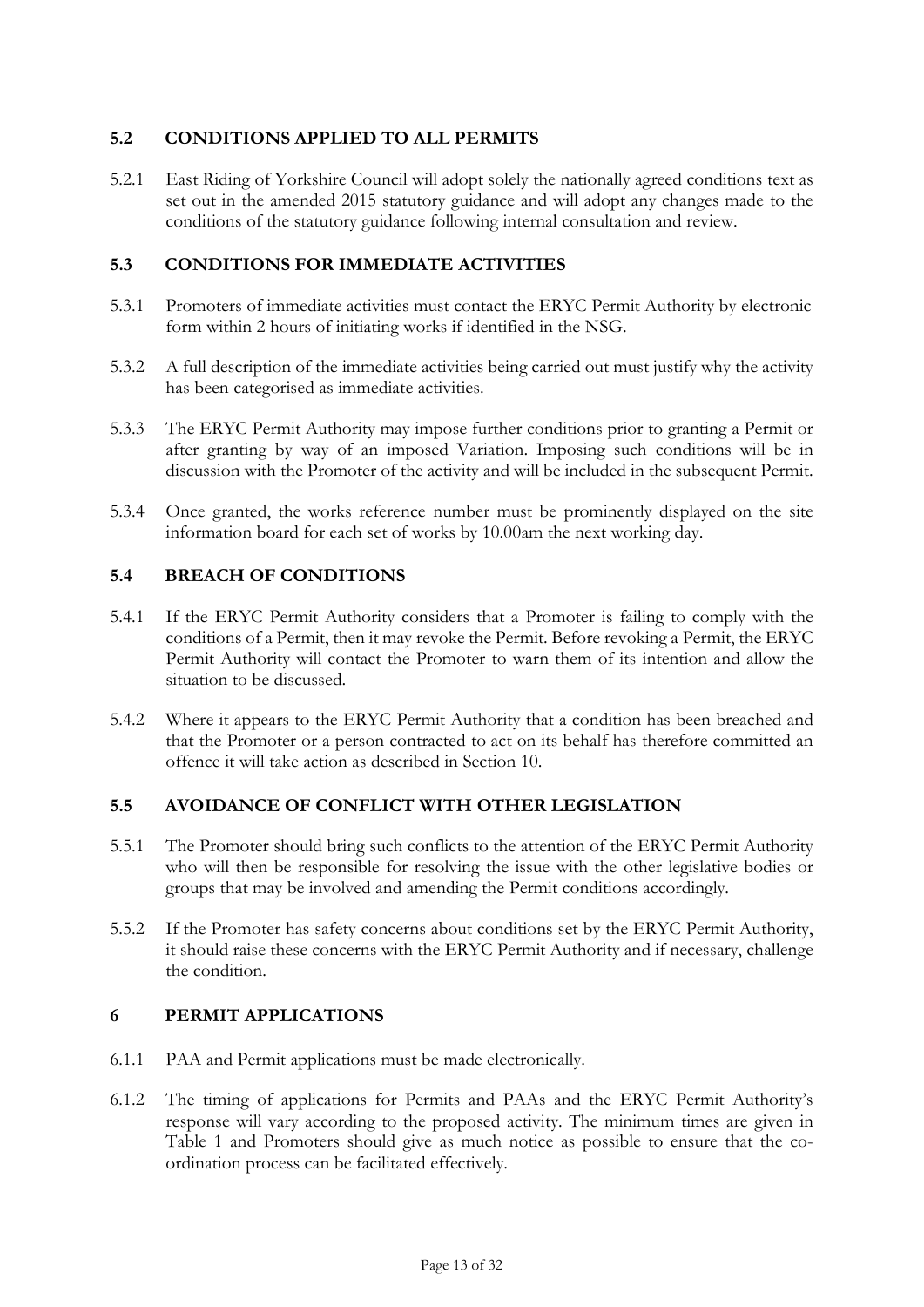- 6.1.3 Where the activity is dependent on a Temporary Traffic Regulation Order (TTRO), temporary traffic signal approval, or the suspension of parking regulations, the relevant timescales should be taken into account by the Promoter, and applicants are advised to submit their requests for TTROs and/or temporary traffic signal approval when applying for a PAA.
- 6.1.4 The application process will begin at the time of receipt of the application by the ERYC Permit Authority. The electronic system will provide an auditable record of when an application was received.
- 6.1.5 The Permit Scheme sets down the application and response times for dealing with Permit applications and variation applications in Table 1. In all cases the time period is measured from the time of receipt of the application by the ERYC Permit Authority.
- 6.1.6 A "response" means a decision to grant, refuse or request a modification. Where there are reasons why the Permit cannot be granted in the terms applied for, the response indicating that a Permit will not be granted in those terms will explain the reasons to the applicant.
- 6.1.7 In the event of a system failure, Promoters shall adopt the following procedure:
	- After three (3) attempts to give an application by electronic means, notification should be given by telephone and email for immediate activities and variations.
	- Other applications may be given by email.
	- Following recovery of the service a copy of the application should be sent by normal electronic means to ensure information on the works is correctly recorded in the register
- 6.1.8 The ERYC Permit Authority will issue an individual reference number. This number must be displayed in the text on an electronic application following recovery of service to ensure correct cross-referencing.

## 6.2 INFORMATION REQUIRED IN A PERMIT APPLICATION

- 6.2.1 In the case of PAA applications, the Promoter should provide the most accurate information available at the time of making the application.
- 6.2.2 All Permit applications must include the contact details, if different from the normal contact number, of any person appointed by the Promoter to deal with any problems that may occur during the activity, including any provision made for out-of-hours contact of the Promoter.
- 6.2.3 This must include details for Secondary Promoters if collaborative working is in place.
- 6.2.4 Where a street has more than one USRN, separate Permit applications will be required for each USRN to which an activity relates.
- 6.2.5 A sufficiently detailed description of the activity, in plain English, must be provided to allow the ERYC Permit Authority to assess the impact of the activity.
- 6.2.6 Regarding collaborative working, all Promoters must be identified, and details of the scheme must be provided.
- 6.2.7 The Promoter must give an accurate location based on National Grid References, (NGR).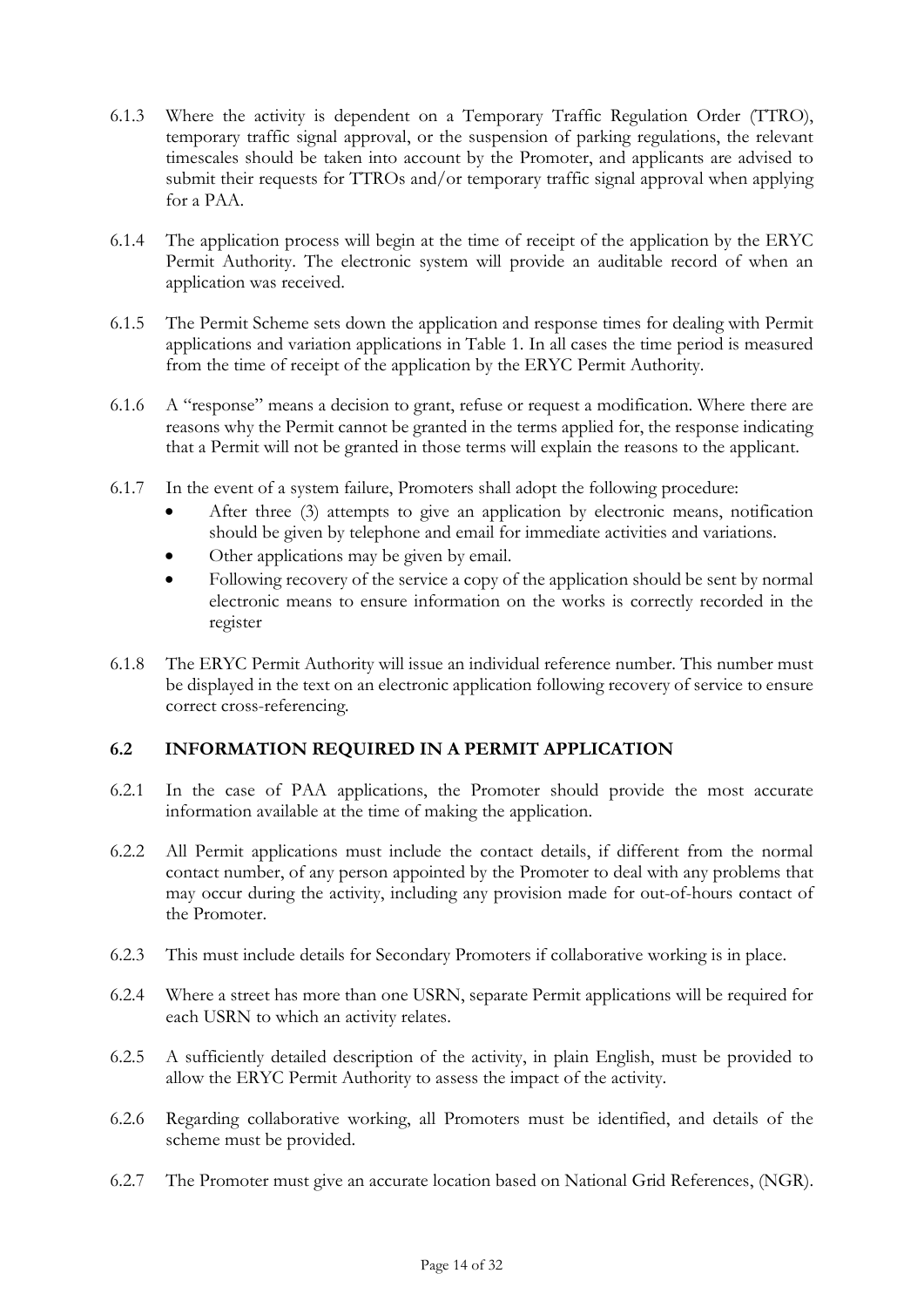- 6.2.8 In the case of major works, start and end NGRs must be supplied as a minimum. If the proposed works deviates from a straight line, for example, follow the curvature of a street, a poly line (line centre of site) will be preferred.
- 6.2.9 For Standard, Minor and Immediate works, a centre point NGR must be supplied as a minimum. As with major works, a poly line will be preferred when:
	- The activity or trenches are expected to be over 10 metres in length.
	- Activity locations on the application in the same street are separated.
	- Activity areas or trenches deviate from a straight line.
- 6.2.10 In addition, if required, dimensions should be given of the space that will be taken up by the activity in the street including space for the storage of materials, working space, safety zone, provision for pedestrians and traffic management.
- 6.2.11 Each Permit application must include the proposed start and end dates of the activity and the times of the day when the activity is to be carried out. The applicant must also indicate if it is intended for work to continue over weekends and bank holidays and if night working is required.
- 6.2.12 PAA and Major Activity Permit applications on Traffic Sensitive Streets must be accompanied by an illustration(s) of the works and include details of the activity and the extent of Highway occupancy. The illustration will comprise plans, Sections, digital photographs and similar material as appropriate.
- 6.2.13 Illustrations must also be submitted with the application for Major, Standard and Minor activities on non-Traffic Sensitive Streets where the activity is significant in terms of potential disruption due to the position and size of the activity, or where the ERYC Permit Authority considers an illustration is necessary.
- 6.2.14 Details of the planned techniques, including open cut, trench share, minimum dig technique or no dig must be provided.
- 6.2.15 Promoters must provide their best estimate of the excavation depth of the activity. This may be expressed as a range where appropriate.

#### 6.3 REINSTATEMENT TYPE

- 6.3.1 Permit applications must indicate wherever possible, whether the activity is intended to be completed with interim or permanent reinstatement or a mixture of both.
- 6.3.2 Where the activity is completed with an interim reinstatement, a separate Permit application will be required for the permanent reinstatement where this is to be undertaken outside the duration of the Permit, using the original works reference number.

#### 6.4 INSPECTION UNITS

6.4.1 The Promoter is required to indicate the provisional number of inspection units appropriate to the activity in accordance with the rules laid down in the Inspections Code of Practice and in The Street Works (Inspection Fees) (England)(Amendment) Regulations 2009 and any further amendments thereof.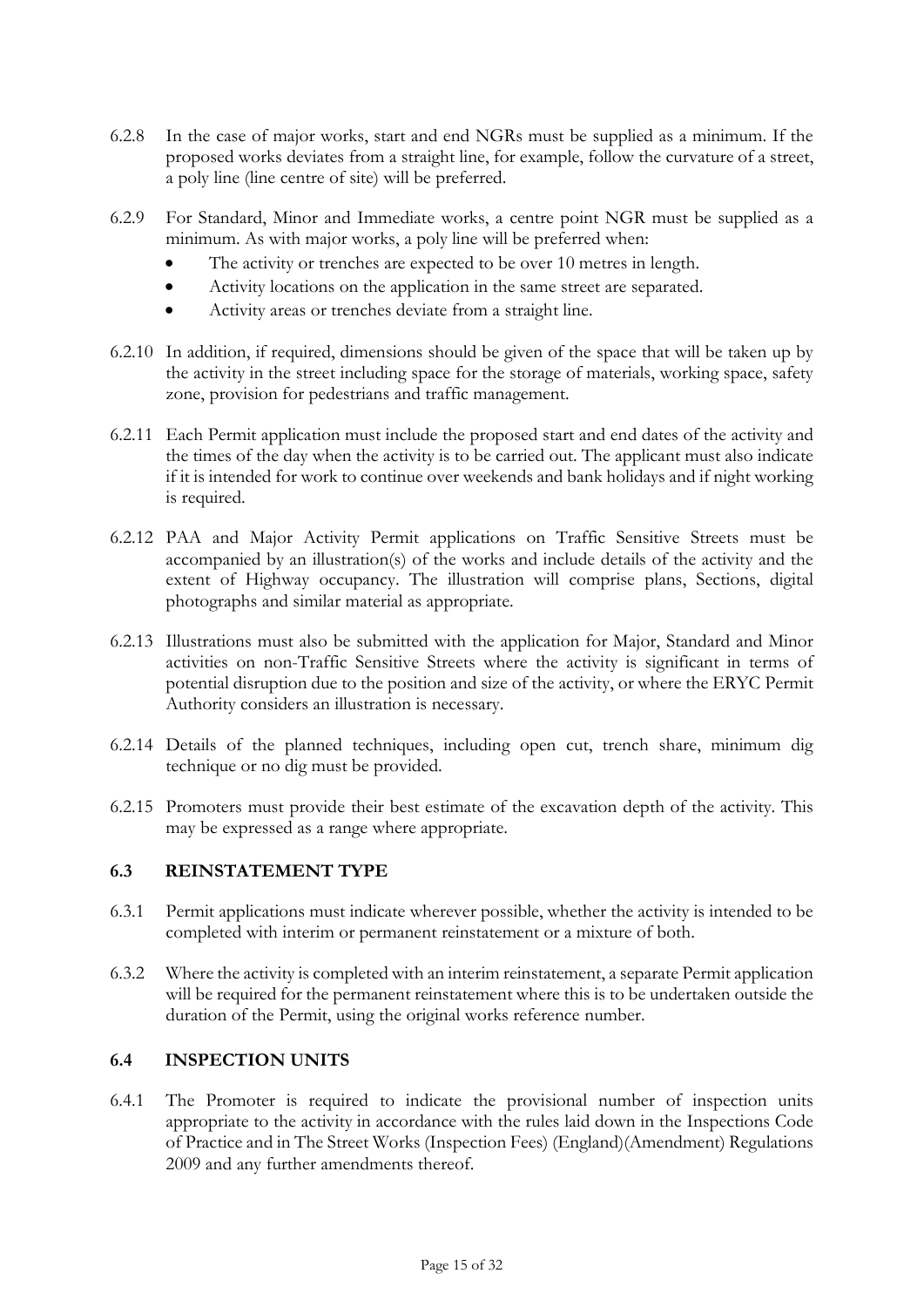6.4.2 Where there is trench sharing, only the Primary Promoter is required to give the inspection units.

## 6.5 TRAFFIC MANAGEMENT AND PARKING BAYS

- 6.5.1 The Promoter must supply full details of their traffic management proposals including any requirement for action by the Highway Authority such as the need for TTROs and approval for portable light signals. Evidence of application/agreement for a TTRO must be provided with the PAA/Permit application.
- 6.5.2 In the case of the suspension of a parking bay being required, an application by the Promoter must be made to the Highway or ERYC Permit Authority as Parking Authority. This must be separate from any Permit application and evidence of the agreement by the relevant Parking Authority must be included in the Permit application.
- 6.5.3 Applicants should be aware that such action by the Highway Authority may involve additional costs and Promoters should familiarise themselves with the timescales relating to TTRO and parking applications.

#### 6.6 NOTIFICATION TO INTERESTED PARTIES

- 6.6.1 Where the NSG indicates other interested parties, Permit applications will be copied to those parties by the Promoter.
- 6.6.2 Promoters are required to check whether any parties have registered such an interest prior to submitting an application for a PAA or Permit.
- 6.6.3 Promoters must carry out the necessary consultations as set down in Sections 88, 89 and 93 (as amended) and Sections 90 and 91 of the NRSWA.

#### 6.7 APPLICATIONS DEEMED TO BE APPROVED

- 6.7.1 If the ERYC Permit Authority fails to reply to an application for a Permit or PAA or Variation within the designated response times, the PAA, Permit or Variation is deemed to be granted under the terms of the application.
- 6.7.2 The proposed start and end dates, description, location, duration, traffic management, etc. will be included in the Permit and associated conditions for the activity. This detail will then be binding on the Promoter as it would have had the Permit been issued within the timescale. Breaching the conditions will constitute an offence.
- 6.7.3 No fee will be applied to deemed Permits.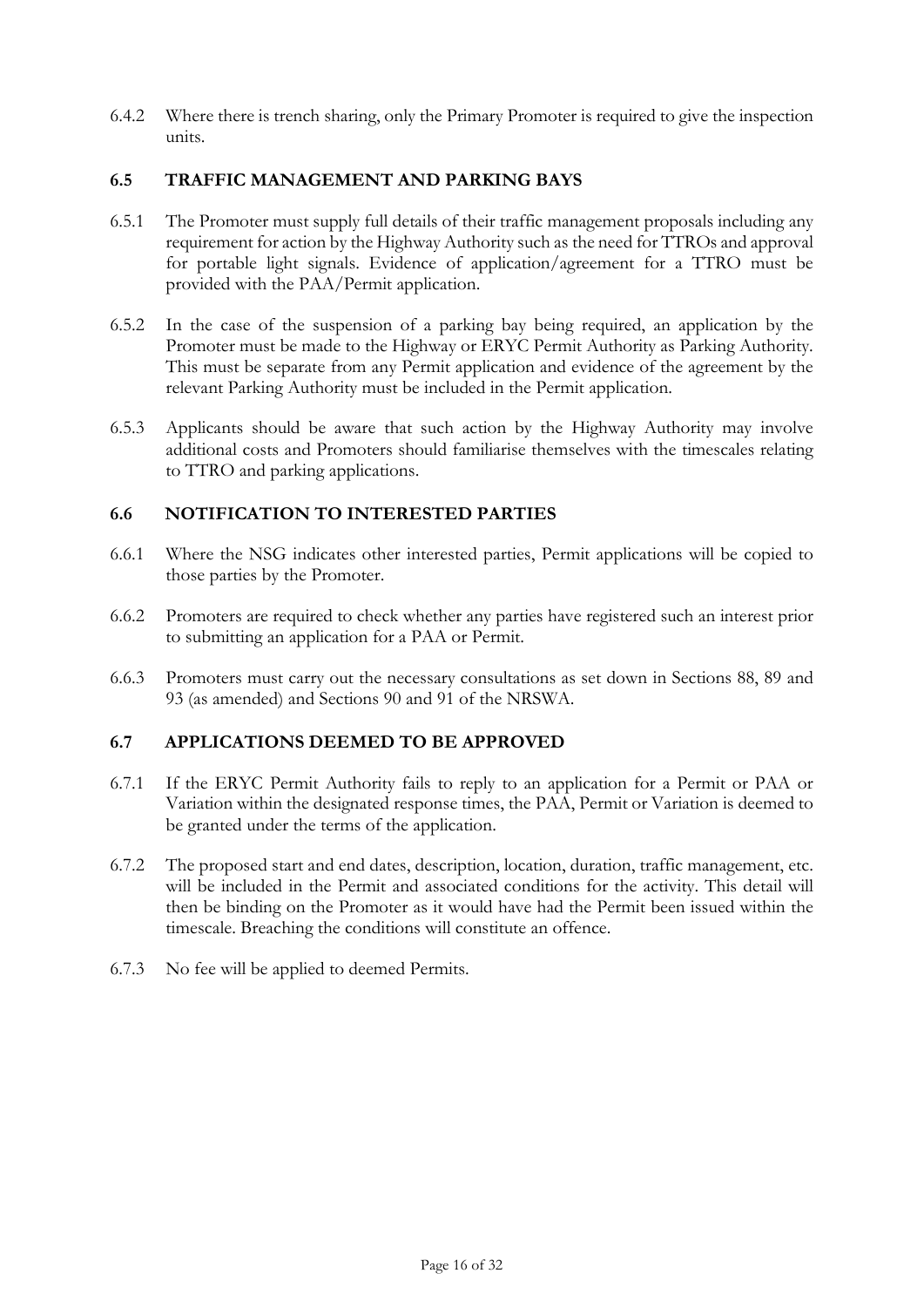## 6.8 TABLE 1 - APPLICATION TIMINGS

| APPLICATION AND RESPONSE TIMES (in working days) |                                                            |               |                                                                                    |                                                                                        |             |                                                |
|--------------------------------------------------|------------------------------------------------------------|---------------|------------------------------------------------------------------------------------|----------------------------------------------------------------------------------------|-------------|------------------------------------------------|
| Activity                                         | Minimum application period<br>ahead of proposed start date |               | Minimum<br>period<br>before<br>Permit                                              | Response times for issuing a<br>Permit of seeking further<br>information or discussion |             | Response<br>times for<br>responding            |
| Type                                             | Provisional<br>Advance<br>Authorisation                    | Application   | expires<br>for<br>application<br>for variation<br><i>(including)</i><br>extension) | Provisional<br>Advance<br>Authorisation                                                | Application | to<br>applications<br>for Permit<br>variations |
| Major                                            | 3 Months                                                   | 10 days       | 2<br>days<br><b>or</b>                                                             | calendar<br>1<br>month                                                                 | 5 days      |                                                |
| Standard                                         | N/A                                                        | 10 days       | 20%<br>of<br>original                                                              | N/A                                                                                    | 5 days      | 2 days                                         |
| Minor                                            | N/A                                                        | 3 days        | duration<br>whichever is                                                           | N/A                                                                                    | 2 days      |                                                |
| Immediate                                        | N/A                                                        | 2 hours after | the longer                                                                         | N/A                                                                                    | 2 days      |                                                |

APPLICATION AND RESPONSE TIMES (in working days)

#### 6.9 ISSUING OF PERMITS

- 6.9.1 A Permit will be issued electronically with the details placed on the Permit register and copies supplied to any Promoter, Authority or other relevant body that has asked to be informed about activities on a particular street.
- 6.9.2 The Permit will specify in detail the activity it allows and its duration. The start and end dates will be in calendar days to prevent any ambiguity over the duration of the Permit.

#### 6.10 ERROR CORRECTION

- 6.10.1 Where the ERYC Permit Authority identifies an error in data recorded in, or submitted for recording in, the Permit register, it will contact the Promoter.
- 6.10.2 Where the Promoter identifies an error, they will contact the ERYC Permit Authority to discuss and agree the corrections to be made. If an error has been identified on an application, the Promoter shall submit a Modified Application by the end of the next working day following the agreement of the correction.
- 6.10.3 This Modified Application should include the corrected data and the name of the person in the ERYC Permit Authority who agreed that the correction should be made.
- 6.10.4 This procedure cannot be used without the prior agreement of both parties.
- 6.10.5 A variation fee will be payable where the identified error has been caused by the Promoter.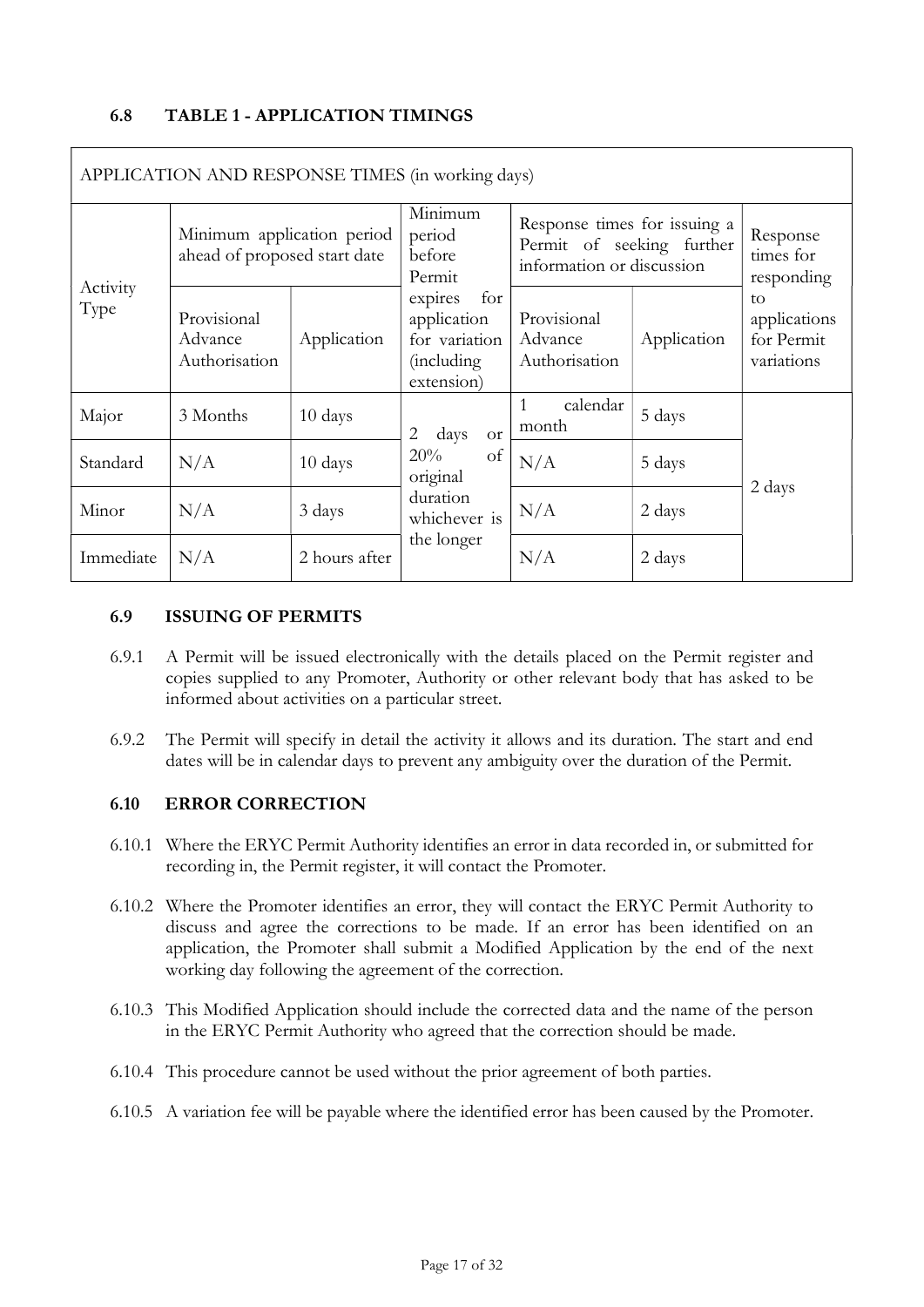## 7 PERMIT REFUSALS

- 7.1.1 Whilst the ERYC Permit Authority cannot refuse legitimate activities the ERYC Permit Authority reserves the right to refuse or issue a Permit Application Modification Request for a Permit application where it considers that elements of the application (e.g. timing, location or conditions) are not acceptable.
- 7.1.2 If the ERYC Permit Authority decides to refuse the application or issue a Permit Application Modification Request, it will contact the Promoter within the response time given in Table 1 to explain why the application is not satisfactory and what amendments are needed in order to achieve a successful application.

## 7.2 GROUNDS FOR REFUSAL

- 7.2.1 The following are examples that are likely to lead to applications being refused or subject to requests for further information or modification to address them.
- 7.2.2 Where further conditions are required.
- 7.2.3 Where the data supplied is not sufficient or contradictory.
- 7.2.4 Overlapping Activities; where other activities are scheduled to take place in the same street, or other streets affected by the proposed activity, at the same time.
- 7.2.5 Timing and Duration; An activity Promoter must ensure that the proposed duration of the activity is the legitimate time needed to complete the activity in an efficient and economic manner and the legitimate interests of other users of the highway.
- 7.2.6 Location of Activity; A Permit must specify the location where the activity is to take place. The ERYC Permit Authority may refuse to issue a Permit due to the proposed location of the activity. Refusals on this basis would only apply.
	- in relation to the installation of new apparatus it cannot be used to require existing apparatus to be moved, or
	- where disruption would be reduced by installing the apparatus in an alternative street
	- where it is reasonable to use the alternative street or a different location within the same street.

#### 7.3 RIGHT OF APPEAL

- 7.3.1 The Promoter has a right of appeal, in accordance with the Dispute Resolution process set down in Section 11 if it is unable to reach agreement with the ERYC Permit Authority over the terms it requested, or the conditions attached.
- 7.3.2 In the case of immediate activities, it may be that the ERYC Permit Authority may direct the work to stop, subject to safety and legal considerations, such as Health and Safety legislation, until the issues are resolved.

#### 7.4 RESTRICTIONS ON FURTHER ACTIVITIES

7.4.1 Where a Promoter wishes to apply for a Permit to carry out specified activities on a specified street where a Section 58 or 58A Notice under NRSWA is in force, and the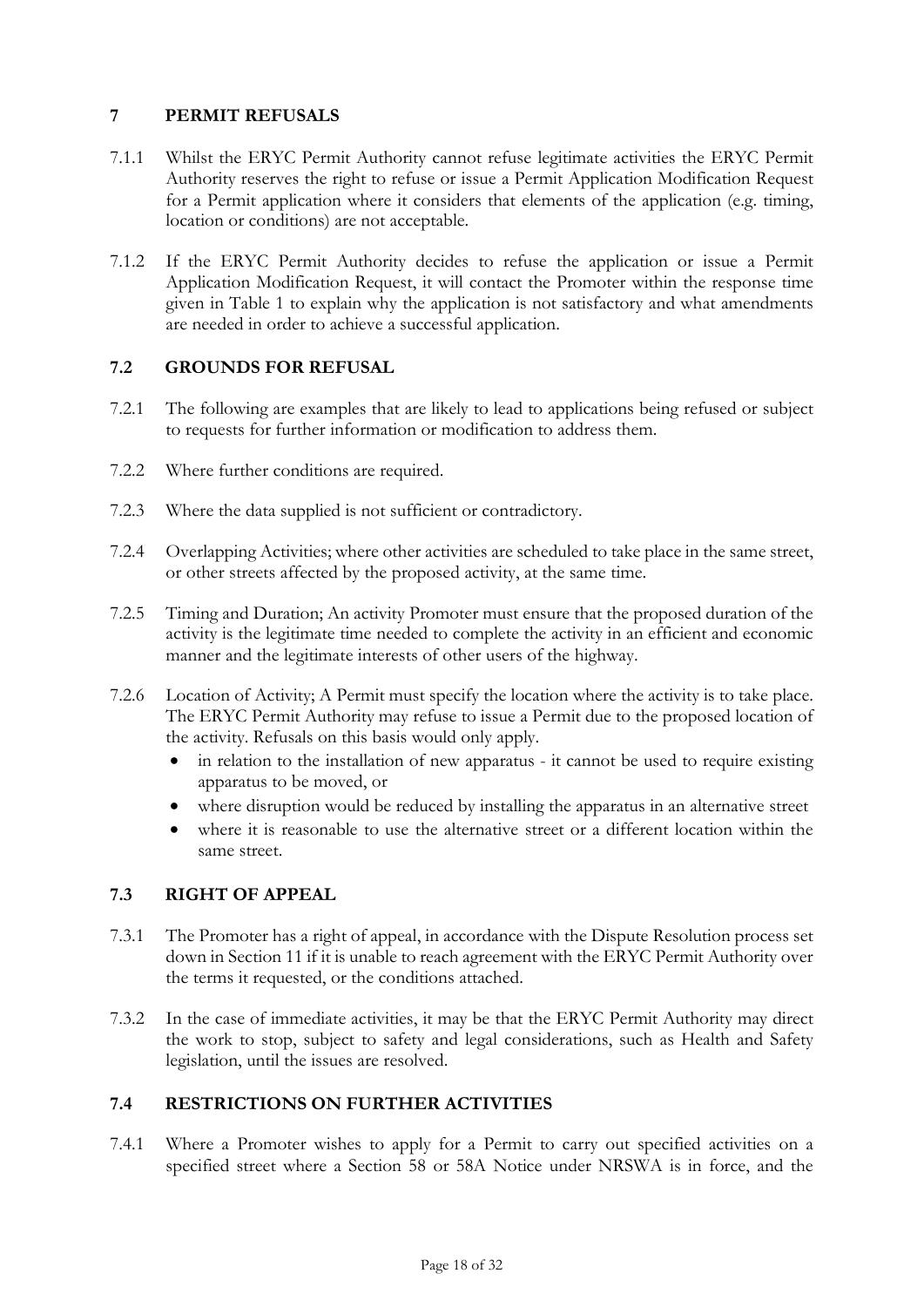activities are not covered by the specific exemptions of that notice, the Promoter must explain the reasons for which the consent is sought.

## 8 REVIEWS, VARIATIONS AND REVOKING PERMITS

- 8.1.1 Circumstances beyond the ERYC Permit Authority's control may occur which may cause the Authority to review the Permit and as a result, may lead to the conclusion that the Permit or its conditions need to be changed or revoked.
- 8.1.2 As soon as the ERYC Permit Authority is aware that it may be necessary to vary or revoke a Permit, it will contact the Promoter to discuss the best way of dealing with the situation. This discussion may lead to an agreement on the variation required. In that case, the ERYC Permit Authority will then grant a revised Permit on those terms when the Promoter applies for a Variation.
- 8.1.3 Variations should be sought as soon as changes are identified to avoid a criminal offence being committed by work being undertaken in breach of the conditions associated with that Permit.
- 8.1.4 Within the Permit Scheme, the ERYC Permit Authority has the power, under Regulation 15 of the Traffic Management Permit Scheme (England) Regulations 2007, to review, vary or revoke Permits and Permit conditions on its own or a Promoter's initiative. However, the ERYC Permit Authority is under no obligation to let activities run beyond the Permitted period.
- 8.1.5 Any activities that exceed the permitted duration will be committing an offence and could be subject to Section 74 overrun charges.
- 8.1.6 If a Promoter wishes to cancel a Permit or withdraw a Permit application for which they have no further use, they should use the appropriate electronic means.
- 8.1.7 A PAA cannot be varied once granted.
- 8.1.8 Where a PAA has been given but a Permit has not been granted and the proposals change, the Promoter must inform the ERYC Permit Authority immediately of the proposed changes and a revised application for a PAA or Permit should be made.

## 8.2 SUSPENDING OR POSTPONING AN ACTIVITY

- 8.2.1 If a Promoter would like to start an activity at a later date after a Permit has been issued, a Permit Variation will need to be applied for. There is no option to suspend or postpone an activity.
- 8.2.2 No fee will apply for Permit Variations initiated by the ERYC Permit Authority unless, at the same time, the Promoter applies for variations which are not the result of the circumstances causing the ERYC Permit Authority's action.

#### 8.3 TIMING OF VARIATIONS

8.3.1 Permit Variations may be made at any time after a Permit has been issued up until the end date of the Permit. Once this date has passed, applications for variations cannot be made.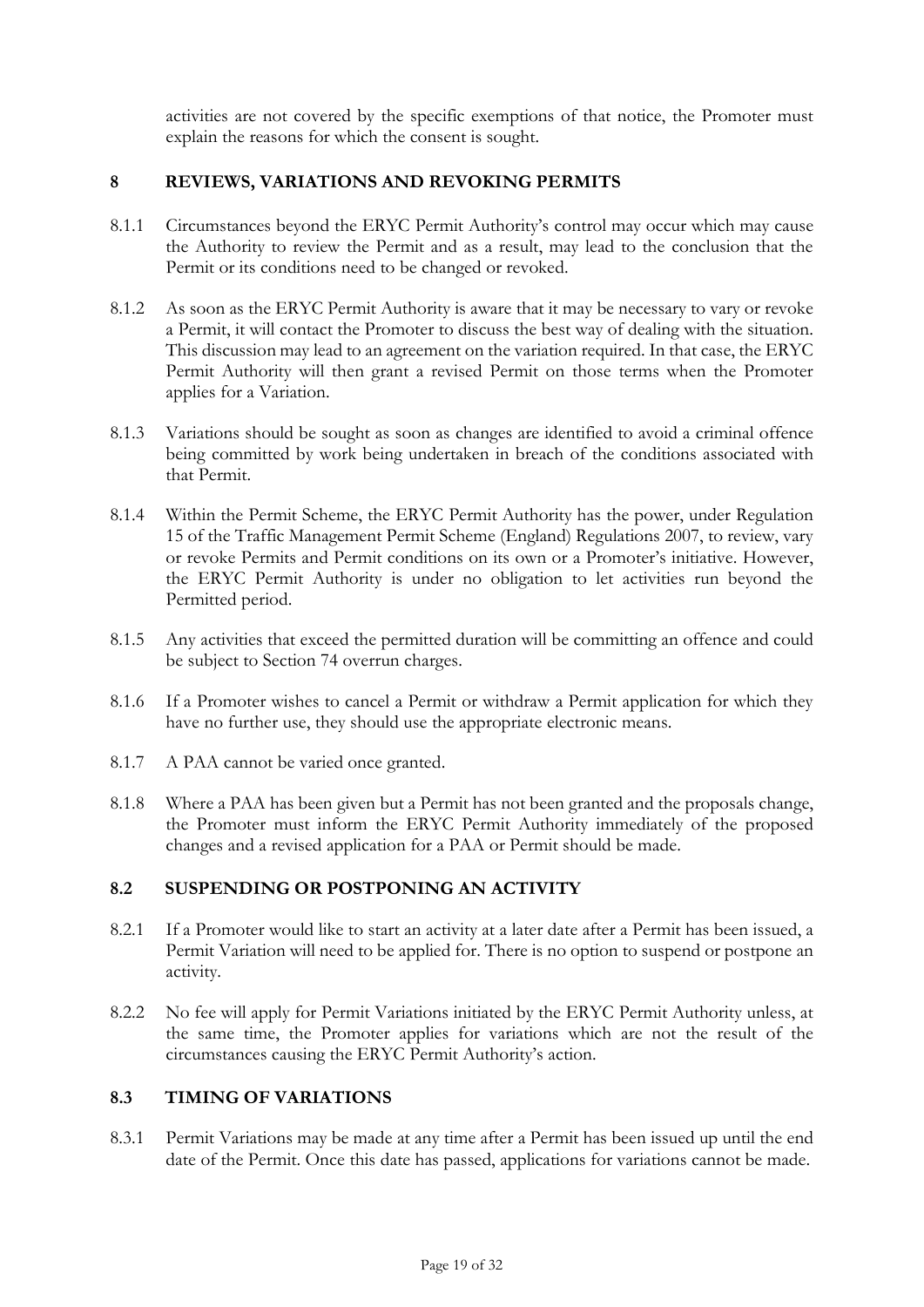8.3.2 If a variation is required, the Promoter is encouraged to telephone the ERYC Permit Authority to discuss, prior to submitting a Duration Variation Application electronically, to improve co-ordination.

## 8.4 VARIATION FOR IMMEDIATE ACTIVITIES

- 8.4.1 In the event of immediate activities requiring a series of fault finding excavations or openings the following procedure shall apply where it is necessary to undertake works beyond the initial excavation or opening covered by the first application.
- 8.4.2 As they are immediate works, the Promoter will submit the first Permit application within two (2) hours of starting work. That first application will contain the location of the initial excavation or opening:
	- For any further excavations or openings on the same street within fifty (50) metres of the original hole, the Promoter is encouraged to telephone the ERYC Permit Authority with the new location. No Permit variation will be needed, and no variation charge will apply.
	- The Promoter must apply for a Permit variation for the first excavation in each new fifty (50) metre band away from the original hole in the same street, i.e., 50-100 metres, 100-150 metres, etc. Standard variation charges will apply; however, the ERYC Permit Authority may use their discretion to waive these charges.
	- For additional excavations within each band, the Promoter is encouraged to telephone the ERYC Permit Authority with the new location. No Permit variation will be needed, and no variation charge will apply.
	- If the search carries into a different street or a new USRN, (including if the street changes to a different ERYC Permit Authority), then a separate Permit application will be needed.
- 8.4.3 Conditions for these activities may be varied to take into account the fact that a new location, even within the permissive bands, can be more disruptive.

## 8.5 INFORMATION REQUIRED FOR VARIATION APPLICATIONS

- 8.5.1 Applications for Permit variations must contain the following information as applicable:
	- The Permit reference number
	- The revised timescale
	- Any change to the description of the activity
	- A revised illustration
	- Any change to the method of excavation
	- Any variation to the depth of the excavation
	- Any changes to the reinstatement method
	- Any changes to the conditions
	- Any changes to traffic management including TTROs.
- 8.5.2 If agreement cannot be reached regarding a variation, the ERYC Permit Authority may issue an Authority imposed variation on the terms it considers reasonable. If the Promoter disagrees with the decision, it will have the option to invoke the dispute resolution procedure (See Section 11).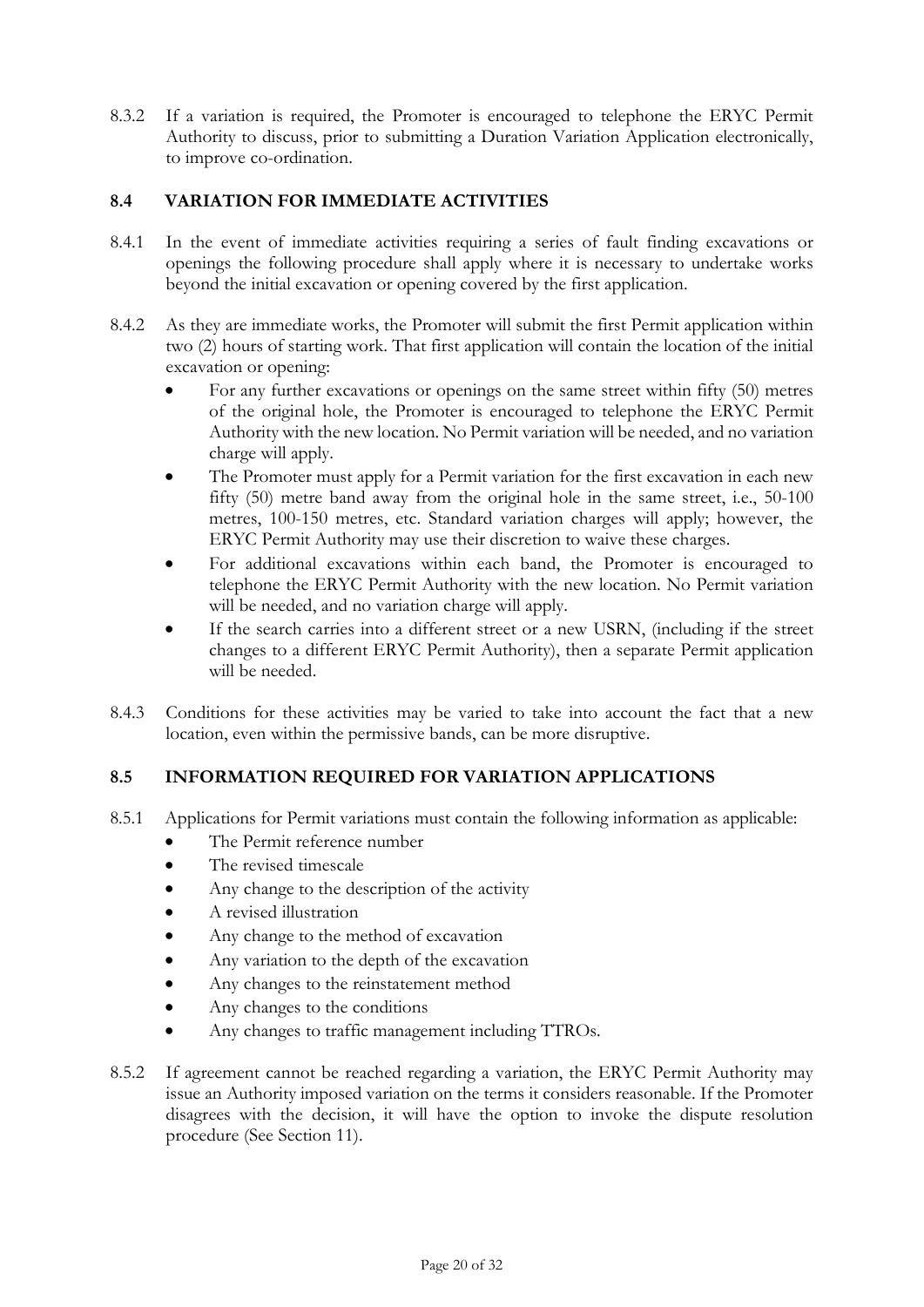- 8.5.3 If the ERYC Permit Authority considers that a Promoter is failing to comply with the conditions of a Permit, then it may revoke the Permit or issue a fixed penalty notice (FPN). Issued in accordance with charging tables within Appendix B.
- 8.5.4 Before revoking a Permit, the ERYC Permit Authority will contact the Promoter to warn them of its intention and allow the situation to be discussed.
- 8.5.5 A Promoter will be committing an offence if it continues to work after a Permit has been revoked.
- 8.5.6 If a Promoter wishes to cancel a Permit for which it has no further use, or to cancel or withdraw an application that has been submitted but for which a Permit has not yet been granted, it should use the appropriate electronic cancellation notice containing the relevant Works Reference number. There is no fee payable for this process; however, Permits already granted will still be charged.
- 8.5.7 A Promoter will be committing an offence if it works or continues to work after the cancellation of a Permit.

## 9 PERMIT FEES

- 9.1.1 To meet the additional costs of operating the Scheme, Regulation 30 gives the ERYC Permit Authority the power to charge a fee in respect of the following:
	- The application for a PAA in respect of Major activities
	- The issuing of a Permit
	- Each occasion where there is a variation of a Permit or the conditions attached
	- Where a Permit variation would move an activity into a higher category, the Promoter will be required to pay the difference between the Permit fee for the two categories as well as the Permit variation fee.
- 9.1.2 Fees will not be charged for Permits issued for the Highway Authority's own works for road purposes.
- 9.1.3 Monthly invoices will be issued to each Promoter with all Permits referenced.
- 9.1.4 A summary may be issued to each Promoter every two (2) weeks so amounts can be confirmed prior to the invoice being raised.
- 9.1.5 The ERYC Permit Authority retains the option to waive or reduce fees at its discretion.
- 9.1.6 The ERYC Permit Authority will review its scale of fees annually to ensure that the overall fee income does not exceed the allowable costs across a number of years.
- 9.1.7 The outcome of the annual fee reviews will be published and open to public scrutiny.
- 9.1.8 Details of the Permit Fees and associated Fees Policy are available from the East Riding of Yorkshire Council web site.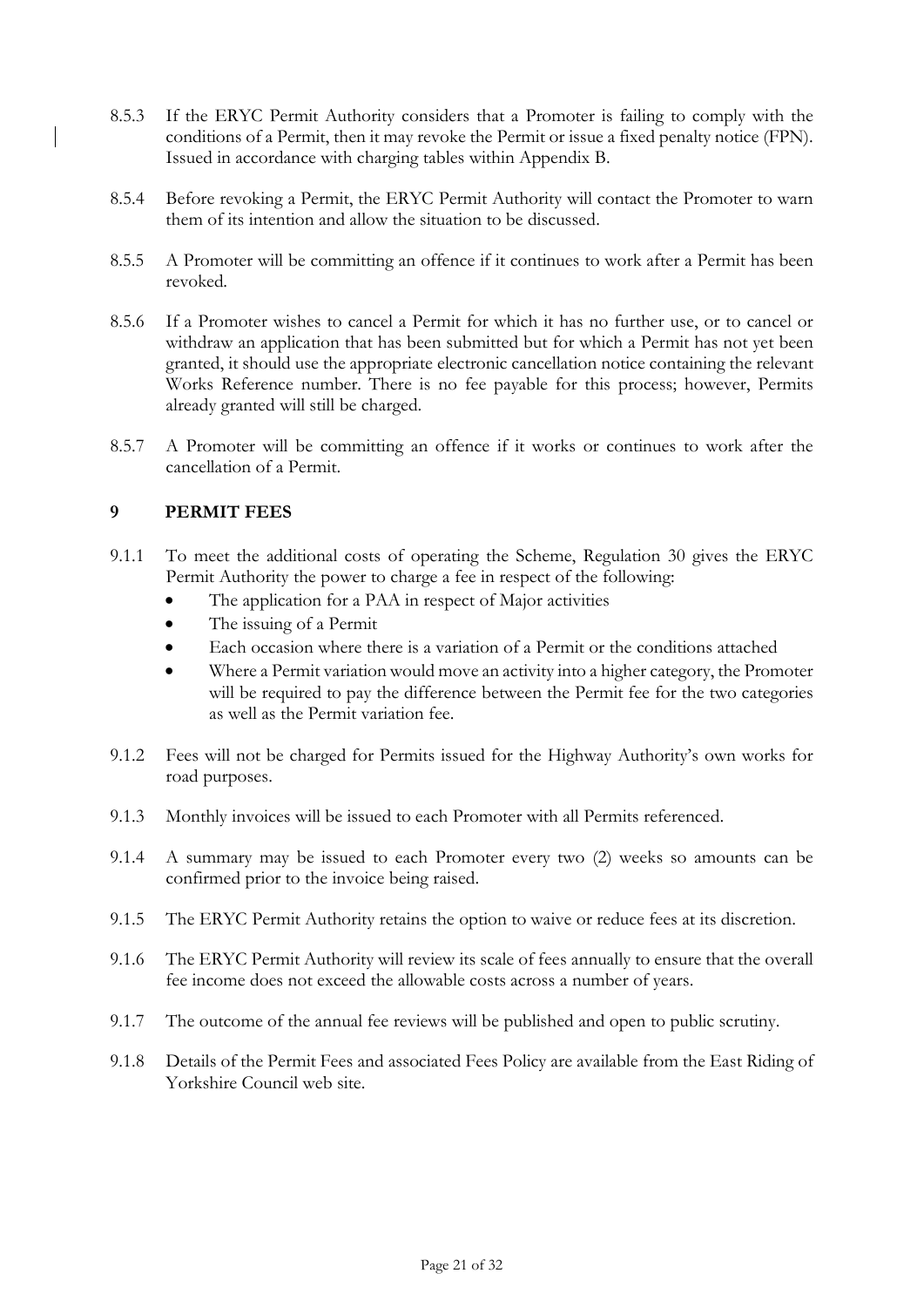#### 10 SANCTIONS

#### 10.1 UNDERTAKING ACTIVITIES WITHOUT A PERMIT

- 10.1.1 It is a criminal offence for a Statutory Undertaker, or a person contracted to act on its behalf, to undertake specified activities in a specified street in the absence of a Permit, except as set down in Section 4.
- 10.1.2 Any person guilty of an offence under this Regulation is liable on summary conviction to a fine not exceeding level 5 on the standard scale.
- 10.1.3 It is a criminal offence for a Statutory Undertaker, or a person contracted to act on its behalf to breach a Permit Condition.
- 10.1.4 Where a Statutory Undertaker or a person contracted to act on its behalf undertakes without a Permit, works for which a Permit is required, or breaches a Permit condition, the ERYC Permit Authority may take one or more of the following courses of action depending on the seriousness and persistence of the offences:
	- Serve a notice requiring that Statutory Undertaker to take such reasonable steps as detailed in the notice to remedy the situation within a specified timescale.
	- Where a Statutory Undertaker fails to comply with the requirements of such a notice within the timescale the ERYC Permit Authority may undertake the specified steps and recover the costs that are reasonably incurred from the Statutory Undertaker
	- Issue an FPN against the Statutory Undertaker
	- Prosecute the Statutory Undertaker
- 10.1.5 Remedial action could include the removal of the activity, rectifying the breach of conditions or discontinuing any obstruction.
- 10.1.6 In the event that the ERYC Permit Authority subsequently considers that an FPN which has been given ought not to have been given, it shall give to the person to whom that notice was given a notice withdrawing the FPN.
- 10.1.7 Any offences which run alongside the Permit Scheme under NRSWA will still apply and appropriate action will be taken.

#### 11 DISPUTE RESOLUTION

- 11.1.1 The ERYC Permit Authority welcomes the opportunity to informally resolve disputes before resorting to formal resolution procedures.
- 11.1.2 If disputes are not informally resolved within fourteen (14) calendar days, they will be referred to the Yorkshire Highway Authorities and Utilities Committee (YHAUC) or Highway Authorities and Utilities Committee (HAUC England) as appropriate on the following basis:

Straightforward issues.

11.1.3 Where the ERYC Permit Authority and the Promoter(s) consider that the issues involved in the dispute are relatively straightforward, the matter will be referred to impartial members of the regional YHAUC (that is those not representing parties directly involved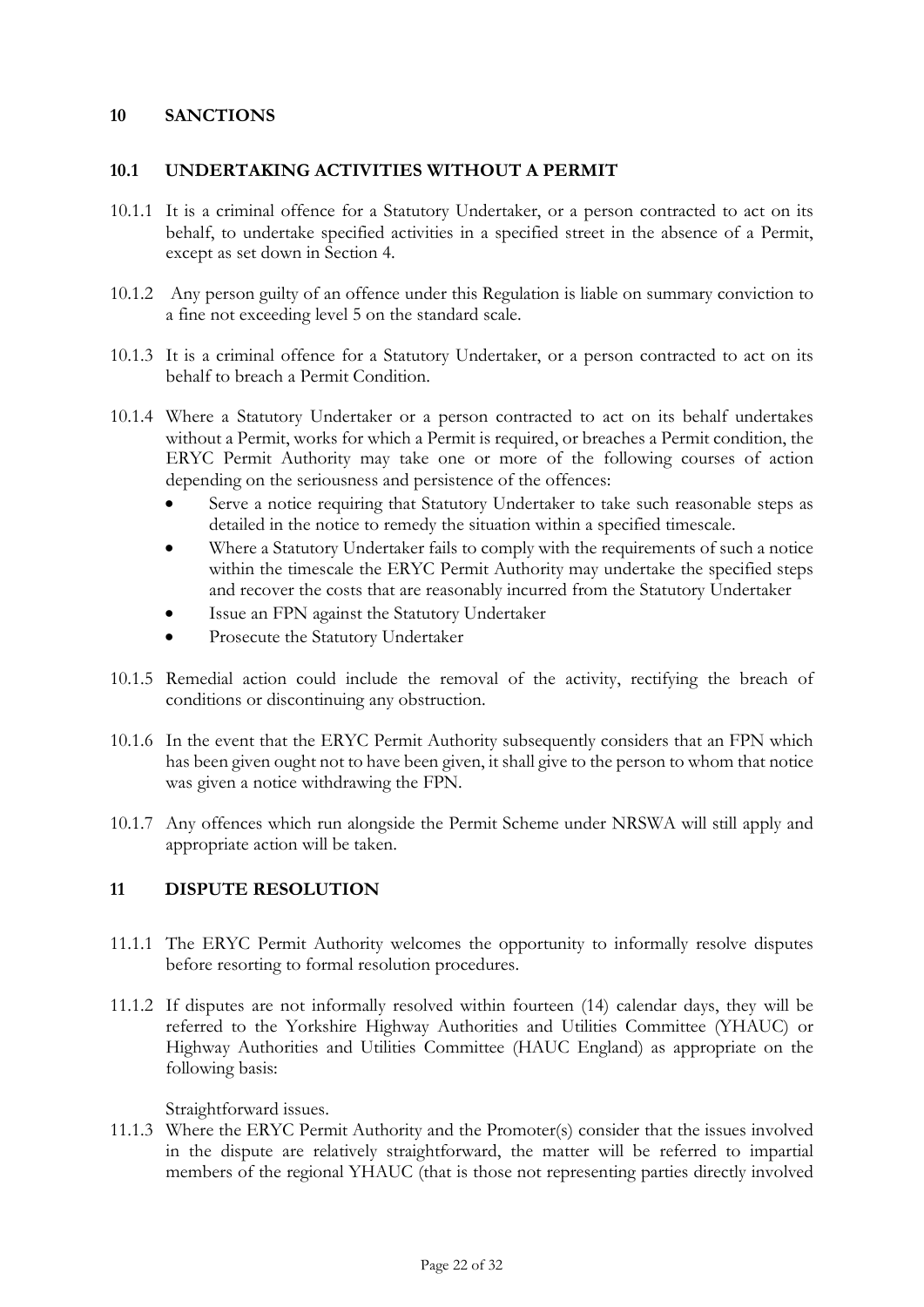in the dispute) for review. That review should take place within ten (10) days from the date of referral by either party. Both parties will accept the result as binding.

Complex issues.

- 11.1.4 If the ERYC Permit Authority or the Promoters(s) involved the dispute think the issues are particularly complex, HAUC England will be asked to set up a review panel of four (4) members – two (2) Utility and two (2) Street Authorities. One (1) of the four (4) persons will be appointed as Chair of the panel by the HAUC England joint chairs.
- 11.1.5 Each party must make all relevant financial, technical and other information available to the review panel.
- 11.1.6 The review would normally take place within ten (10) working days from the date on which the issue is referred to HAUC England by either party. Both parties will accept the conclusions of the review panel as binding.

## 11.2 INDEPENDENT ADJUDICATION

- 11.2.1 If agreement cannot be reached by the procedure above, the dispute can be referred to independent adjudication.
- 11.2.2 Adjudication within the Permit Scheme will only be used by East Riding of Yorkshire Council and the Promoter(s) if they agree in relation to the matter under dispute, that: -
	- The decision of the adjudicator will be deemed to be final; and
	- The costs of adjudication will be borne equally unless the adjudicator considers that one party has presented a frivolous case, in which case costs may be awarded against them.
- 11.2.3 Where the adjudication route is followed, East Riding of Yorkshire Council and the Promoter(s) will apply to the joint chairs of HAUC England, who will select and appoint the independent adjudicator from a suitable recognised professional body.

#### 12 PERMIT REGISTERS

- 12.1.1 The ERYC Permit Authority will maintain a register of Permits in connection with the Permit Scheme and in accordance with regulation 33 and 34, Part 7 of the Regulations.
- 12.1.2 The register will contain information about current and planned activities and will be available electronically to Promoters to assist them in planning and co-ordinating their own works at the earliest possible stage.
- 12.1.3 All information held in the register of Permits will be referenced to the USRN and the Permit register will be Geographic Information System (GIS) based.

## 13 PERFORMANCE INDICATORS AND MONITORING

- 13.1.1 To demonstrate parity of treatment for all Promoters, particularly between the Highway Authority and Statutory Undertakers, Key Performance Indicators, where these are set out in the Guidance, will be used.
- 13.1.2 Parity will be measured through Key Performance Indicators (KPIs).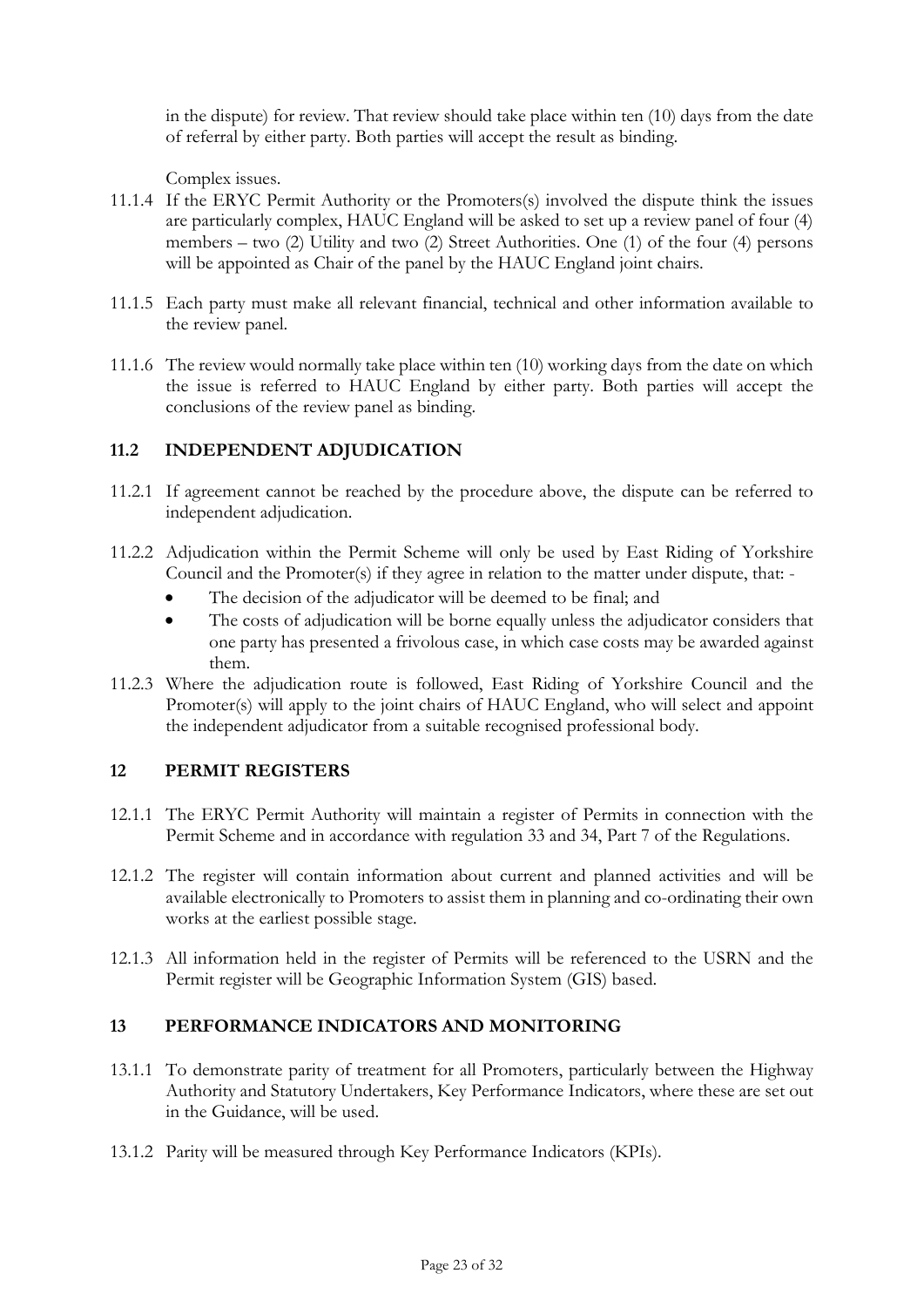- 13.1.3 The KPIs will be discussed at the local co-ordination meetings and at other meetings with Promoters. In addition, the KPIs will be made available to any other person on request or via the ERYC Permit Authority's website.
- 13.1.4 Upon implementation the Permit Scheme will be evaluated yearly for the first three (3) years, then three (3) yearly after that.
- 13.1.5 The evaluation shall include consideration of:
	- whether the fee structure needs to be changed in light of any surplus or deficit
	- the costs and benefits (whether or not financial) of operating the scheme: and
	- whether the Permit scheme is meeting KPIs where these are set out in the Guidance
	- The outcome of each evaluation shall be made available to the persons referred to in regulation 3(1).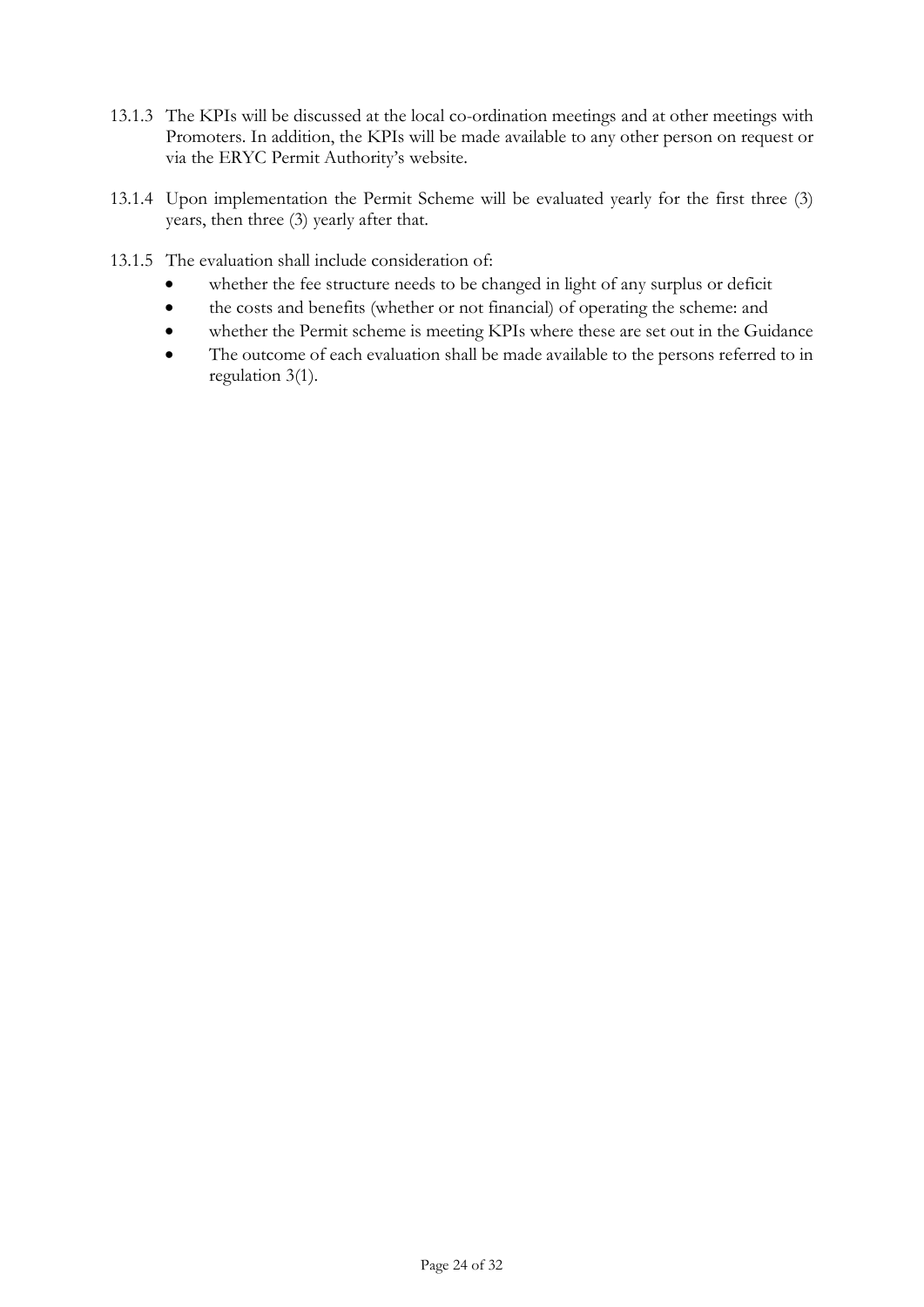# APPENDIX A

 $\overline{\phantom{a}}$ 

### PERMIT FEES TABLE

|                                                                                                 |                                   | Main Roads                                              |                                                              | Minor Roads                                         |
|-------------------------------------------------------------------------------------------------|-----------------------------------|---------------------------------------------------------|--------------------------------------------------------------|-----------------------------------------------------|
| Reinstatement<br>category of street                                                             | $\vert 0, 1 \text{ and } 2 \vert$ | $3$ and 4                                               |                                                              | $3$ and 4                                           |
| Street designated as<br>traffic sensitive or<br>not                                             | All streets                       | Traffic sensitive at sometimes/locations                |                                                              | Non-traffic sensitive<br>at any time or<br>location |
| <b>Time and location of</b> $\parallel$ Any time and<br>activity                                | location                          | Any part within<br>traffic sensitive<br>times/locations | Wholly within non-<br>traffic sensitive<br>times / locations | Any time and<br>location                            |
| <b>Provisional Advance</b><br>Authorisation                                                     | $f_{1}105*$                       | $\text{\textsterling}105$                               | £75                                                          | $\sqrt{5}$                                          |
| Major Works - over<br>10 days and all major<br>works requiring a<br>traffic regulation<br>order | $\frac{1}{2}$ ,240*               | £240                                                    | £,150                                                        | $\sqrt{150}$                                        |
| Major works - 4 to 10<br>days                                                                   | $f130*$                           | $\sqrt{4.30}$                                           | $\sqrt{5}$                                                   | £75                                                 |
| Major works - up to $3$<br>days                                                                 | $\frac{1}{2}65*$                  | $\sqrt{65}$                                             | $\sqrt{45}$                                                  | $\sqrt{45}$                                         |
| <b>Standard Activity</b>                                                                        | £130 $*$                          | $\textcolor{red}{\downarrow}$ 130                       | £75                                                          | $\sqrt{5}$                                          |
| <b>Minor Activity</b>                                                                           | $\text{\AA}65*$                   | $\sqrt{65}$                                             | $\sqrt{45}$                                                  | $\sqrt{\frac{45}{2}}$                               |
| Immediate Activity                                                                              | $\downarrow 60*$                  | $\textcolor{red}{\downarrow}60$                         | £40                                                          | $\downarrow 40$                                     |

\* A discount will be applied where works are undertaken wholly outside of traffic sensitive times on Traffic Sensitive Streets. See Above. Note: That in line with the ERYC Permit Authority's policies and procedures, the above fees will be reviewed on an annual basis.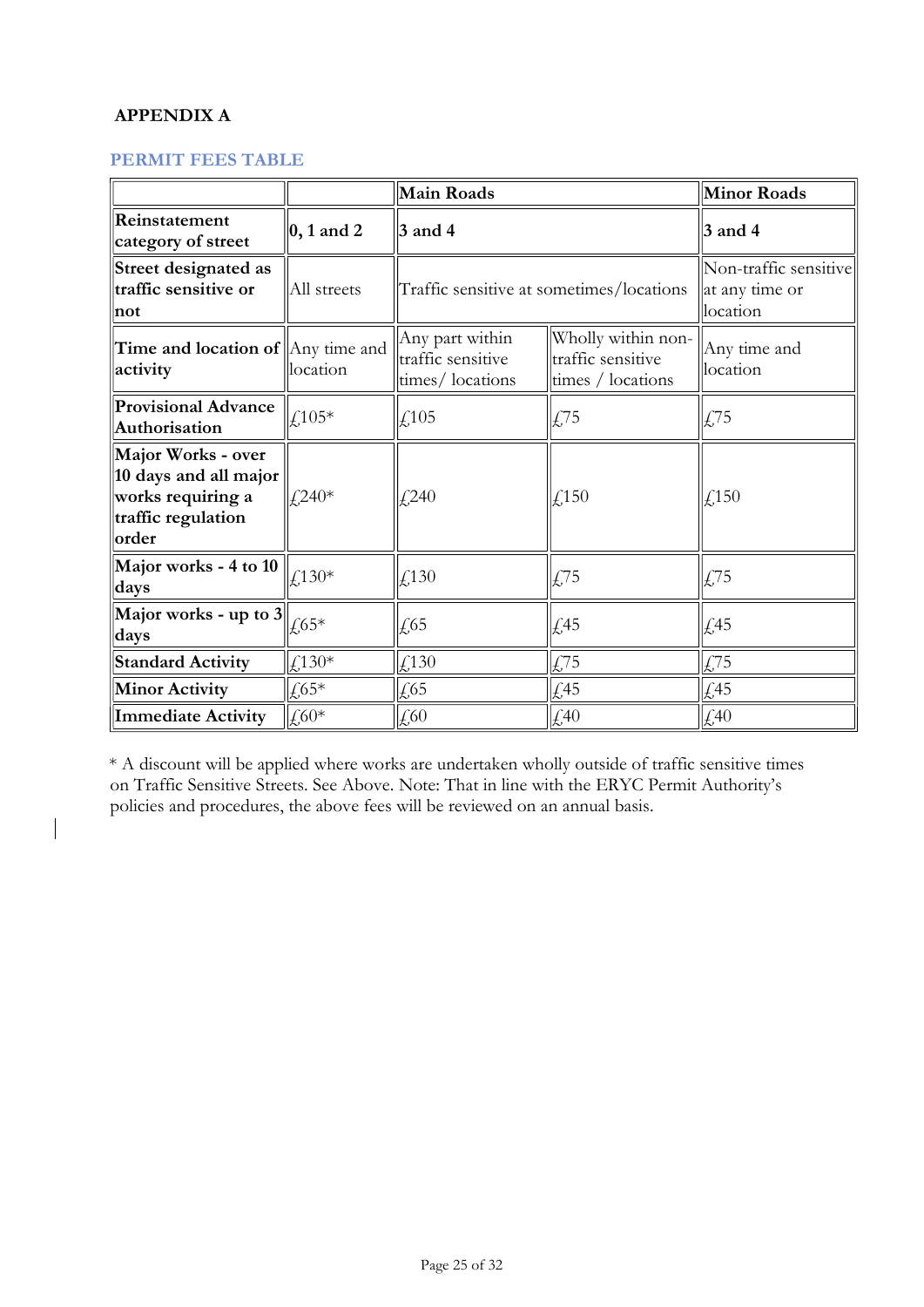## APPENDIX B

#### FPN PENALTY FEES AND TIME PERIODS

FPNs should be issued as soon as reasonably practicable following identification of offence. It cannot be given more than 91 calendar days after the date of offence, beginning on the day of offence, unless otherwise agreed between both parties.

| The penalty charges for FPN<br>offences are:   | <b>Full Charge</b> |
|------------------------------------------------|--------------------|
| NRSWA Sections 54,55,57,70,74<br>or 74A        | f(120)             |
| Regulation 19 (Working without a<br>Permit)    | £,500              |
| Regulation 20 (Breach of Permit<br>Conditions) | f120               |

The period for payment is 36 calendar days, beginning with the day on which the FPN is given. The authority may extend this period at its discretion in any case.

A discounted charge will apply if payment is made within 29 calendar days, beginning with the day on which the FPN is given. The discounted period cannot be extended, unless the last day of the discounted period does not fall on a working day, the discounted payment period is then extended until the end of the next working day.

| Discounted charges are as<br>follows:          | <b>Discounted Charge</b> |
|------------------------------------------------|--------------------------|
| NRSWA Sections 54,55,57,70,74<br>or $74A$      | $\pm 80$                 |
| Regulation 19 (Working without a<br>Permit)    | £,300                    |
| Regulation 20 (Breach of Permit<br>Conditions) | £80                      |

If the promoter does not pay the proposed penalty within the 36 calendar days permitted, the authority may choose to bring proceedings in the Magistrates' Court for the offence.

Authorities should be aware of the deadline under Section 127 of the Magistrates' Courts Act 1980 to bring cases before Magistrates' Court within 6 months from the time at which the offence was committed.

Due to this 6 month time limit, it is strongly recommended that promoters engage in open dialogue to resolve Fixed Penalty Offences within the 36 day payment period wherever possible.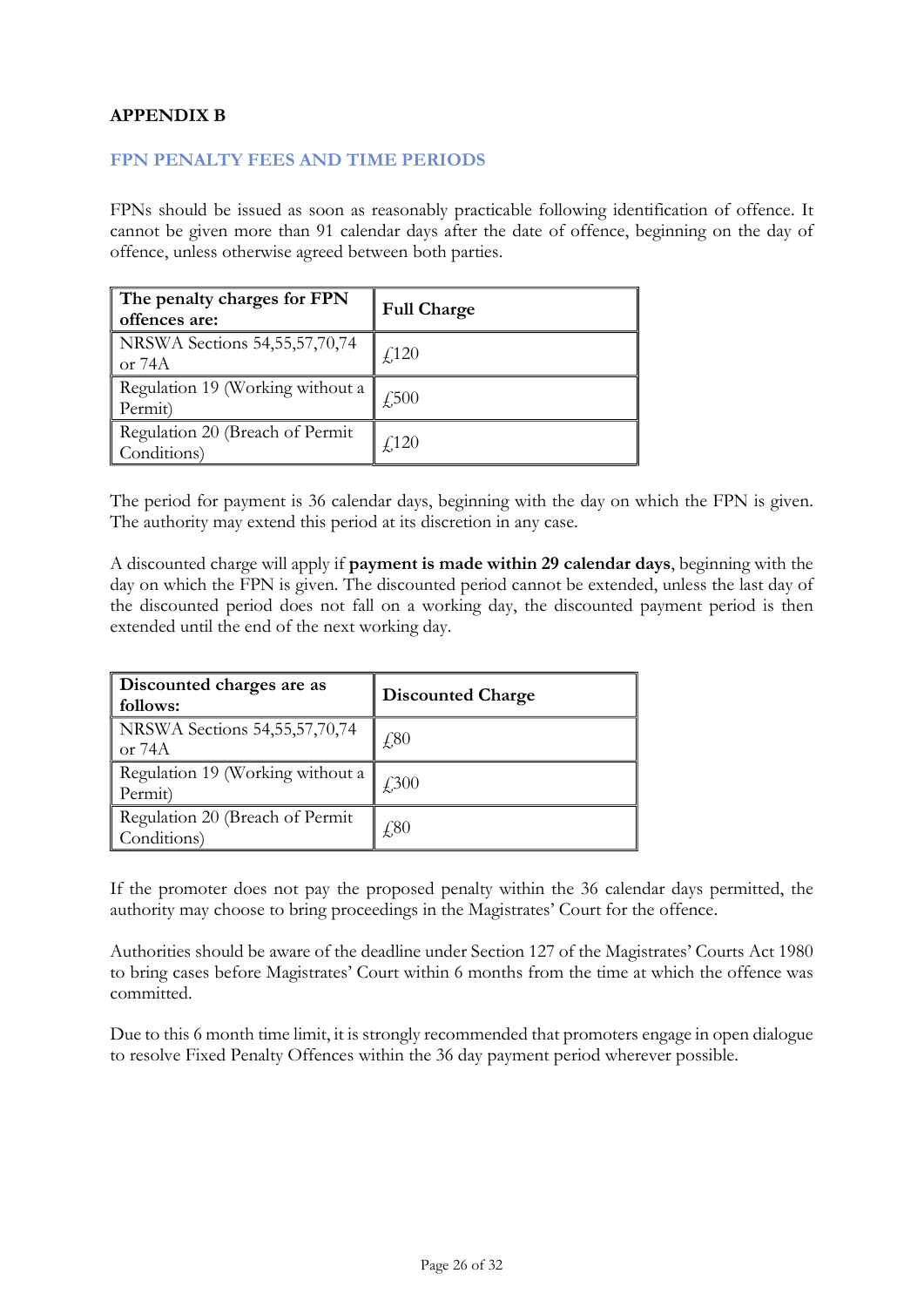# **GLOSSARY**

| Activity                           | Any works undertaken by Statutory Undertakers and the Highway Authority (or<br>their agents/contractors) and any other works that may be covered in future<br>regulations.                                                                                                                                                                                                                              |
|------------------------------------|---------------------------------------------------------------------------------------------------------------------------------------------------------------------------------------------------------------------------------------------------------------------------------------------------------------------------------------------------------------------------------------------------------|
| <b>Additional Street Data</b>      | Additional Street Data (ASD) refers to other information about streets held on<br>the NSG concessionaire's website alongside the NSG.                                                                                                                                                                                                                                                                   |
| Apparatus                          | As defined in Section 105(1) of NRSWA "apparatus includes any structure for<br>the lodging therein of apparatus or for gaining access to apparatus"                                                                                                                                                                                                                                                     |
| Appeal                             | If there is an unresolved disagreement between the Promoter and the ERYC<br>Permit Authority about the terms and conditions of the Permit or PAA, the<br>Promoter may appeal against the ERYC Permit Authority's decision to either<br>YHAUC or HAUC England.                                                                                                                                           |
| Bank Holiday                       | As defined in Section 98(3) of NRSWA, "Bank Holiday means a day which is a<br>Bank Holiday under the Banking and Financial Dealings Act 1971 in the locality<br>in which the street in question is situated"                                                                                                                                                                                            |
| Bar holes                          | Bar holes are used to detect and monitor gas leaks.                                                                                                                                                                                                                                                                                                                                                     |
| Breaking up (the street)           | Any disturbance to the surface of the street (other than opening the street).                                                                                                                                                                                                                                                                                                                           |
| Bridge                             | As provided in Section 88(1)(a) of NRSWA, "references to a bridge include so<br>much of any street as gives access to the bridge and any embankment, retaining<br>wall or other work or substance supporting or protecting that part of the street"                                                                                                                                                     |
| <b>Bridge Authority</b>            | As defined in Section 88(1)(b) of NRSWA, "Bridge Authority means the<br>Authority, body or person in whom a bridge is vested"                                                                                                                                                                                                                                                                           |
| Carriageway                        | As defined in section 329 of HA 1980, "carriageway means a way constituting<br>or comprised in a highway, being a way (other than a cycle track) over which<br>the public have a right of way for the passage of vehicles"                                                                                                                                                                              |
| Practice for<br>Code of<br>Permits | As Published by the department of Transport March 2008.                                                                                                                                                                                                                                                                                                                                                 |
| Collaborative working              | Includes trench sharing, multi-utility working, utility works for road purposes<br>situations and compliance testing.                                                                                                                                                                                                                                                                                   |
| Cycle Track                        | As defined in Section 329 of the HA 1980, "cycle track means a way of<br>constituting or comprised in a highway, being a way over which the public have<br>the following, but no other, rights of way, that is to say, a right of way on pedal<br>cycles (other than pedal cycles which are motor vehicles within the meaning of<br>the Road Traffic Act 1988) with or without a right of way on foot"  |
| Day                                | A working day, unless explicitly stated otherwise.                                                                                                                                                                                                                                                                                                                                                      |
| DfT                                | Department for Transport.                                                                                                                                                                                                                                                                                                                                                                               |
| Emergency works                    | As defined in Section 52 of NRSWA, "emergency works means works whose<br>execution at the time when they are executed is required in order to put an end<br>to, or to prevent the occurrence of, circumstances then existing or imminent<br>(or which the person responsible for the works believes on reasonable grounds<br>to be existing or imminent) which are likely to cause danger to persons or |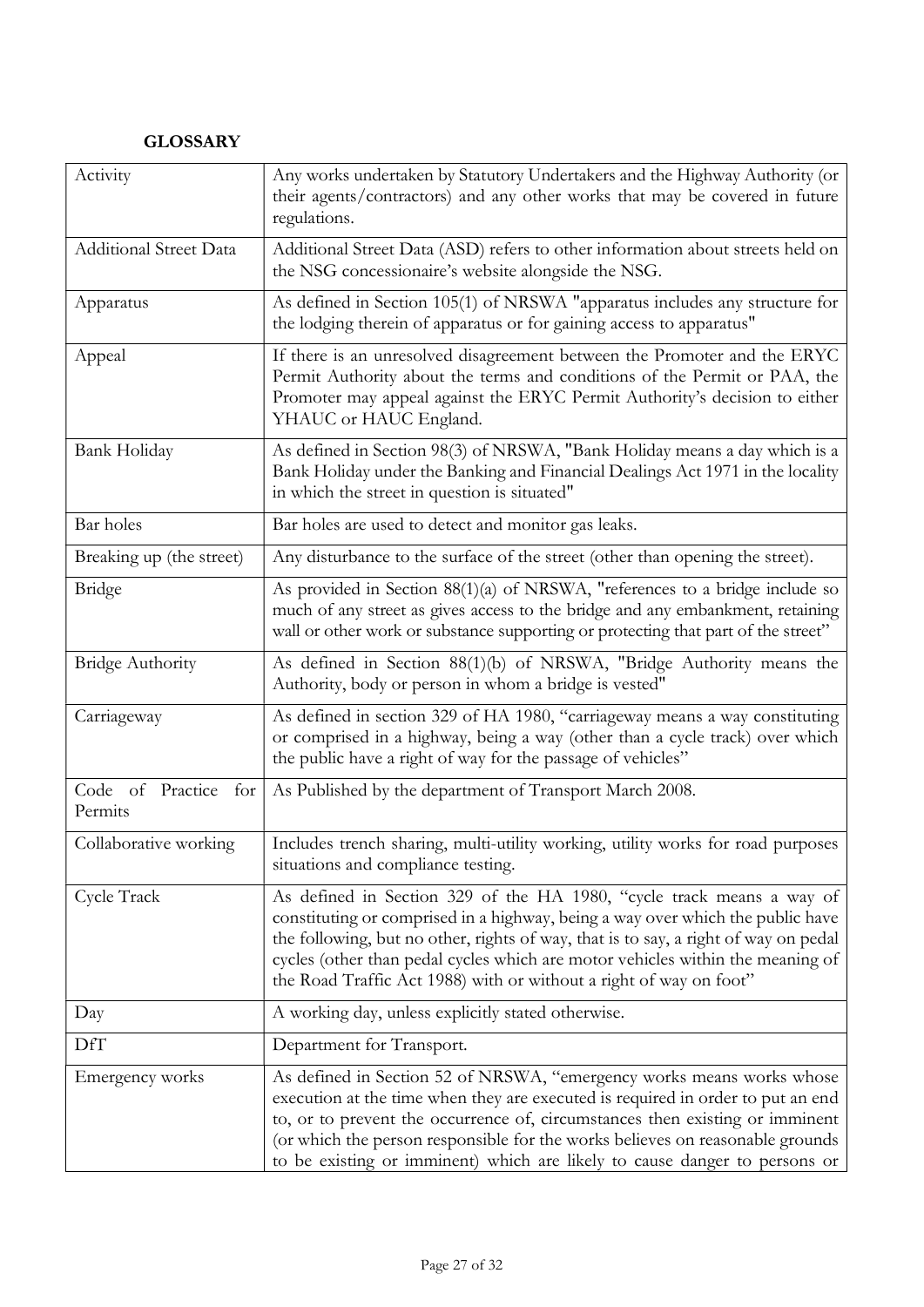|                                                | property"                                                                                                                                                                                                                                                                                                                                                                                                                                                                        |
|------------------------------------------------|----------------------------------------------------------------------------------------------------------------------------------------------------------------------------------------------------------------------------------------------------------------------------------------------------------------------------------------------------------------------------------------------------------------------------------------------------------------------------------|
| Excavation                                     | "Breaking up" (as defined above).                                                                                                                                                                                                                                                                                                                                                                                                                                                |
| <b>FPN</b>                                     | A fixed penalty notice as defined in Schedule 4B to NRSWA, "fixed penalty<br>notice means a notice offering a person the opportunity of discharging any<br>liability to conviction for a fixed penalty offence by payment of a penalty.                                                                                                                                                                                                                                          |
| Footway                                        | As defined in Section 329 of the HA 1980, "footway means a way comprised in<br>a highway which also comprises a carriageway, being a way over which the<br>public have a right of way on foot only"                                                                                                                                                                                                                                                                              |
| Geographical<br>Information<br>system<br>(GIS) | A computer system for capturing, storing, checking, integrating, manipulating,<br>analysing and displaying data related to positions on the Earth's surface.                                                                                                                                                                                                                                                                                                                     |
| <b>HA 1980</b>                                 | The Highways Act 1980                                                                                                                                                                                                                                                                                                                                                                                                                                                            |
| Highway                                        | As defined in Section 328 of the HA 1980, "highway means the whole or part<br>of a highway other than a ferry or waterway"                                                                                                                                                                                                                                                                                                                                                       |
| Highway Authority                              | The body responsible for maintaining public rights of way and keeping them<br>free from obstruction.                                                                                                                                                                                                                                                                                                                                                                             |
| Highway works                                  | "Works for road purposes" or "major highway works".                                                                                                                                                                                                                                                                                                                                                                                                                              |
| Immediate Works                                | As stated in Section 8.5, immediate activities are either emergency works as<br>defined in Section 52 of NRSWA or urgent works as defined in Section 52 of<br>NRSWA or urgent works as defined in The Street Works (Registers, Notices,<br>Directions and Designations) (England) Regulations 2007.                                                                                                                                                                              |
| In                                             | As defined in Section 105(1) of NRSWA, "in a context referring to works,<br>apparatus or other property in a street or other place includes a reference to<br>works, apparatus or other property under, over, along or upon it"                                                                                                                                                                                                                                                  |
| Local Authority                                | As defined in Section 329 of HA 1980, "means the council of a district or<br>London Borough or the Common Council"                                                                                                                                                                                                                                                                                                                                                               |
| Main roads                                     | All streets in reinstatement categories 0, 1 and 2 and these streets in categories<br>3 and 4 which are traffic sensitive for all or part of the time.                                                                                                                                                                                                                                                                                                                           |
| Maintainable Highway                           | As defined in Section 329 of HA 1980, a "highway maintainable at the public<br>expense means a highway which by virtue of section 36 above or of any other<br>enactment (whether contained in this Act or not) is a highway which for the<br>purposes of this Act is a highway maintainable at the public expense"                                                                                                                                                               |
| Maintenance                                    | As defined in Section 329 of HA 1980 "maintenance" includes repair, and<br>"maintain" and "maintainable" are to be construed accordingly"                                                                                                                                                                                                                                                                                                                                        |
| Major Activities                               | As stated in Section 9.2, Major activities are those which:<br>Have been identified in aorganization Promoter's annual operating<br>programme. Or if not identified in that programme, are normally<br>planned or known about at least six (6) months in advance of the<br>proposed date of activity.<br>Other than immediate activities require a TTRO (i.e. not a temporary<br>$\bullet$<br>traffic notice), under the Road Traffic Regulation Act 1984 for any<br>activities. |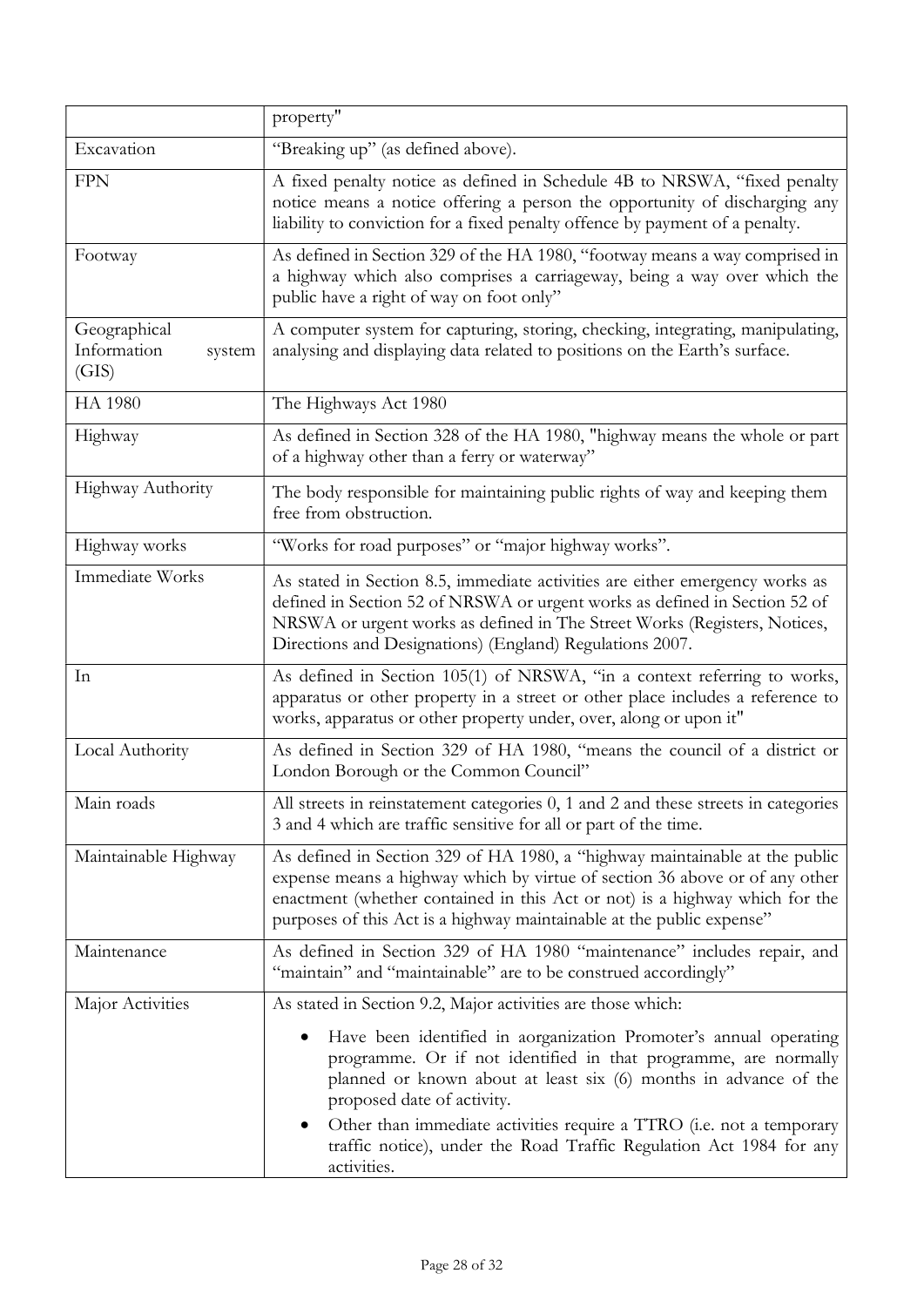| Major Highway Works                                | As defined in Section 86(3) of NRSWA, "major highway works means works<br>of any of the following descriptions executed by the Highway Authority in<br>relation to a highway which consists of or includes a carriageway -                                                                                                                                                                                                                                                                                                                                                                                                                                                                                                                                                                                                                        |
|----------------------------------------------------|---------------------------------------------------------------------------------------------------------------------------------------------------------------------------------------------------------------------------------------------------------------------------------------------------------------------------------------------------------------------------------------------------------------------------------------------------------------------------------------------------------------------------------------------------------------------------------------------------------------------------------------------------------------------------------------------------------------------------------------------------------------------------------------------------------------------------------------------------|
|                                                    | a reconstruction or widening of the highway;<br>a)<br>works carried out in exercise of the powers conferred by Section 64 of the<br>b)<br>Highways Act 1980 (dual carriageways and roundabouts);<br>substantial alteration of the level of the highway;<br>$\mathbf{c})$<br>works carried out in exercise of the powers conferred by Section 64 of the<br>d)<br>Highways Act 1980 (dual carriageways and roundabouts);<br>the construction or removal of a road hump within the meaning of Section<br>e)<br>90F of the Highways Act 1980;<br>works carried out in exercise of the powers conferred by Section 184 of<br>f)<br>the Highways Act 1980 (vehicle crossings over footways and verges);<br>provision of a cattle-grid in the highway or works ancillary thereto; or<br>$\left(g\right)$<br>Tunneling or boring under the highway"<br>h) |
| Minor Activities                                   | As stated in Section 9.4, minor activities are those activities other than<br>immediate activities where the planned duration is three (3) days or less.                                                                                                                                                                                                                                                                                                                                                                                                                                                                                                                                                                                                                                                                                          |
| Minor Road                                         | Street in reinstatement categories 3 and 4 which are not traffic sensitive at any<br>time.                                                                                                                                                                                                                                                                                                                                                                                                                                                                                                                                                                                                                                                                                                                                                        |
| National Grid Reference                            | Location reference using nationally defined eastings and northings.                                                                                                                                                                                                                                                                                                                                                                                                                                                                                                                                                                                                                                                                                                                                                                               |
| Nationally<br>consistent<br>Street gazetteer (NSG) | A database defined as an "index of streets and their geographical locations<br>created and maintained by the local Highways Authorities" based on BS 7666<br>standard.                                                                                                                                                                                                                                                                                                                                                                                                                                                                                                                                                                                                                                                                            |
|                                                    |                                                                                                                                                                                                                                                                                                                                                                                                                                                                                                                                                                                                                                                                                                                                                                                                                                                   |
| <b>NRSWA</b>                                       | New Roads and Street Works Act 1991.                                                                                                                                                                                                                                                                                                                                                                                                                                                                                                                                                                                                                                                                                                                                                                                                              |
| NSG Concessionaire                                 | The body appointed to manage the NSG on behalf of the local Highway<br>Activities.                                                                                                                                                                                                                                                                                                                                                                                                                                                                                                                                                                                                                                                                                                                                                                |
| Opening (the street)                               | Removing a lid or cover to a manhole, inspection chamber, meter box or other<br>structure embedded in the street without any "breaking up" of the street.                                                                                                                                                                                                                                                                                                                                                                                                                                                                                                                                                                                                                                                                                         |
| Permit                                             | The approval of a ERYC Permit Authority for a Promoter to carry out activity<br>in the highway subject to conditions.                                                                                                                                                                                                                                                                                                                                                                                                                                                                                                                                                                                                                                                                                                                             |
| Permit Application                                 | See Section 10. The application that is made by a Promoter to the ERYC Permit<br>Authority to carry out an activity in the highway. It is equivalent to the notice<br>of proposed start of works (Section 55 of NRSWA) given under the Co-<br>ordination regime.                                                                                                                                                                                                                                                                                                                                                                                                                                                                                                                                                                                  |
| <b>ERYC Permit Authority</b>                       | See Section 1.4. A Local Authority or other Highway Authority which has been<br>given approval by Order to operate a Permit Scheme on all or some of its road<br>network.                                                                                                                                                                                                                                                                                                                                                                                                                                                                                                                                                                                                                                                                         |
| Permit Scheme                                      | See Section 1. A Scheme approved by Order under which Permits for activities<br>are sought and given.                                                                                                                                                                                                                                                                                                                                                                                                                                                                                                                                                                                                                                                                                                                                             |
| Promoter                                           | A person or organization responsible for commissioning activities in the streets<br>covered by the Permit Scheme. The Promoter will usually be a Statutory<br>Undertaker or the Highway Authority.                                                                                                                                                                                                                                                                                                                                                                                                                                                                                                                                                                                                                                                |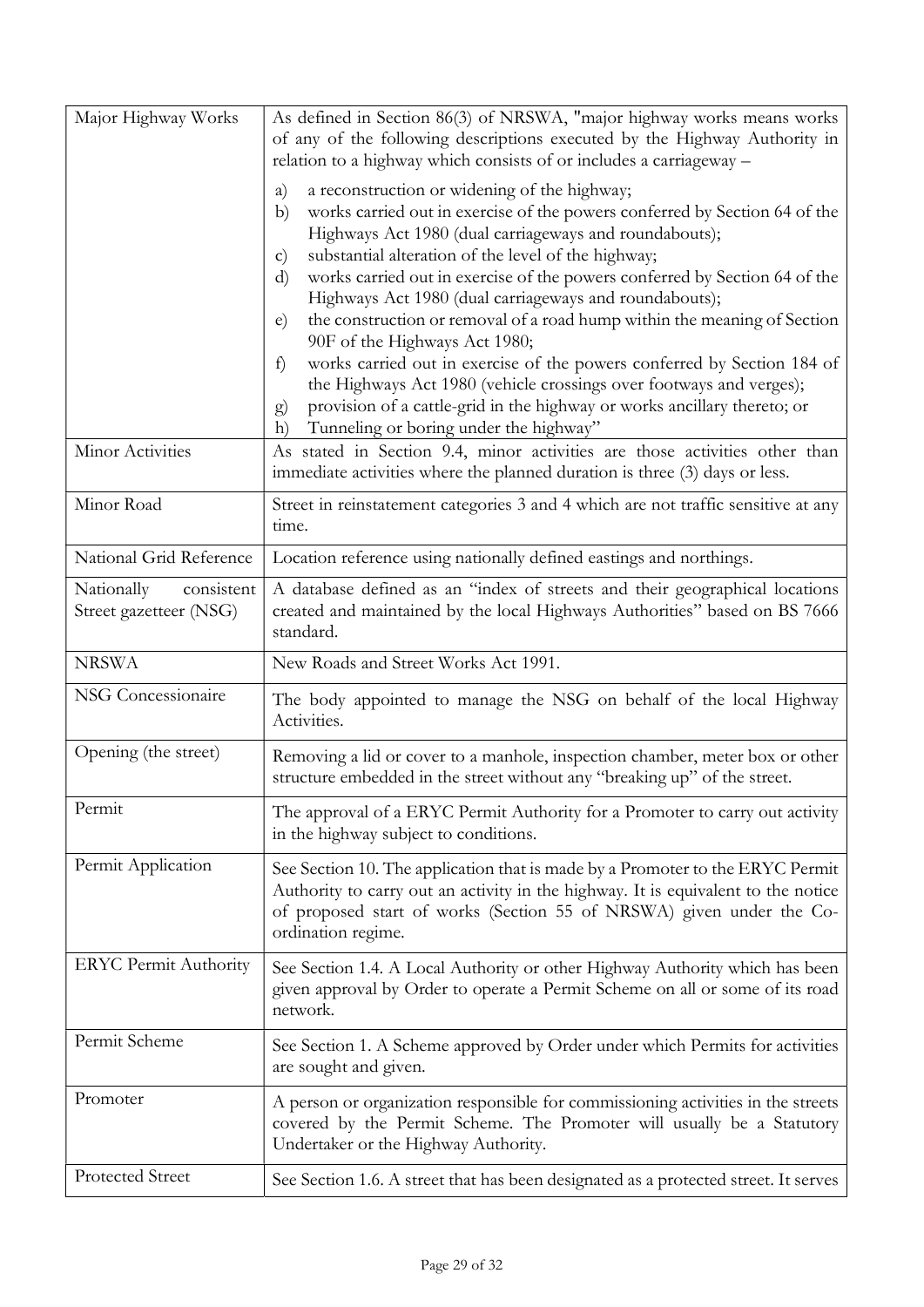|                                              | a specific strategic major traffic need and therefore needs to be protected from<br>unnecessary excavation and works and providing there is a reasonable<br>alternative route in which Statutory Undertakers can place the equipment that<br>would otherwise lawfully have been placed in the protected street.                                                                                                                                    |
|----------------------------------------------|----------------------------------------------------------------------------------------------------------------------------------------------------------------------------------------------------------------------------------------------------------------------------------------------------------------------------------------------------------------------------------------------------------------------------------------------------|
| Provisional<br>Advance<br>Authorisation      | See Section 8.2. The early approval of activities in the highway, equivalent to the<br>advance notice given under s 54 of NRSWA.                                                                                                                                                                                                                                                                                                                   |
| Registerable activities                      | See Section 3 Registerable activities are as listed.                                                                                                                                                                                                                                                                                                                                                                                               |
| Reinstatement                                | As defined in Section 105(1) of NRSWA, "reinstatement includes making<br>good".                                                                                                                                                                                                                                                                                                                                                                    |
| Relevant Authority                           | As defined in Section 49(6) of NRSWA, "references in this Part to the<br>relevant Authorities in relation to any works in a street are to the Highway<br>Authority and also                                                                                                                                                                                                                                                                        |
|                                              | a) where the works include the breaking up or opening of a public sewer<br>in the street, the Sewer Authority:                                                                                                                                                                                                                                                                                                                                     |
|                                              | where the street is carried or crossed by a bridge vested in a Transport<br>b)<br>Authority, or crosses or is crossed by any other property held or used<br>for the purposes of a Transport Authority, that Authority; and<br>where in any other case the street is carried or crossed by a bridge, the<br>$\mathbf{C}$<br><b>Bridge Authority</b>                                                                                                 |
| Remedial work                                | Remedial works are those required to put right defects identified and in<br>accordance with the provisions of the Code of Practice for Inspections and<br>regulations.                                                                                                                                                                                                                                                                             |
| Road                                         | See "Street".                                                                                                                                                                                                                                                                                                                                                                                                                                      |
| Road Categories:                             | Roads carrying over.                                                                                                                                                                                                                                                                                                                                                                                                                               |
| Type $0$                                     | 30 to 125 million of standard axles                                                                                                                                                                                                                                                                                                                                                                                                                |
| Type 1                                       | 10 to 30 million of standard axles                                                                                                                                                                                                                                                                                                                                                                                                                 |
| Type 2                                       | 2.5 to 10 million of standard axles                                                                                                                                                                                                                                                                                                                                                                                                                |
| Type 3                                       | 0.5 to 2.5 million of standard axles                                                                                                                                                                                                                                                                                                                                                                                                               |
| Type 4                                       | Up to 0.5 million of standard axles                                                                                                                                                                                                                                                                                                                                                                                                                |
| Road Works                                   | See "Works for road purposes" definition below.                                                                                                                                                                                                                                                                                                                                                                                                    |
| Special<br>Engineering<br>Difficulties (SED) | See Section 1.6. By virtue of virtue of Section 63 of NRSWA, the term special<br>engineering difficulties relates to streets or, more commonly, parts of streets<br>associated with structures, or streets of extraordinary construction where street<br>works must be carefully planned and executed in order to avoid damage to, or<br>failure of, the street itself or the associated structure with attendant danger to<br>person or property. |
| Specified Area                               | That geographical area to which the Permit Scheme applies.                                                                                                                                                                                                                                                                                                                                                                                         |
| Specified Street                             | Those streets to which the Permit Scheme applies.                                                                                                                                                                                                                                                                                                                                                                                                  |
| <b>SROH</b>                                  | Specification for Reinstatement of Openings in the Highway.                                                                                                                                                                                                                                                                                                                                                                                        |
| <b>Standard Activities</b>                   | Standard activities are those activities, other than immediate activities, that have                                                                                                                                                                                                                                                                                                                                                               |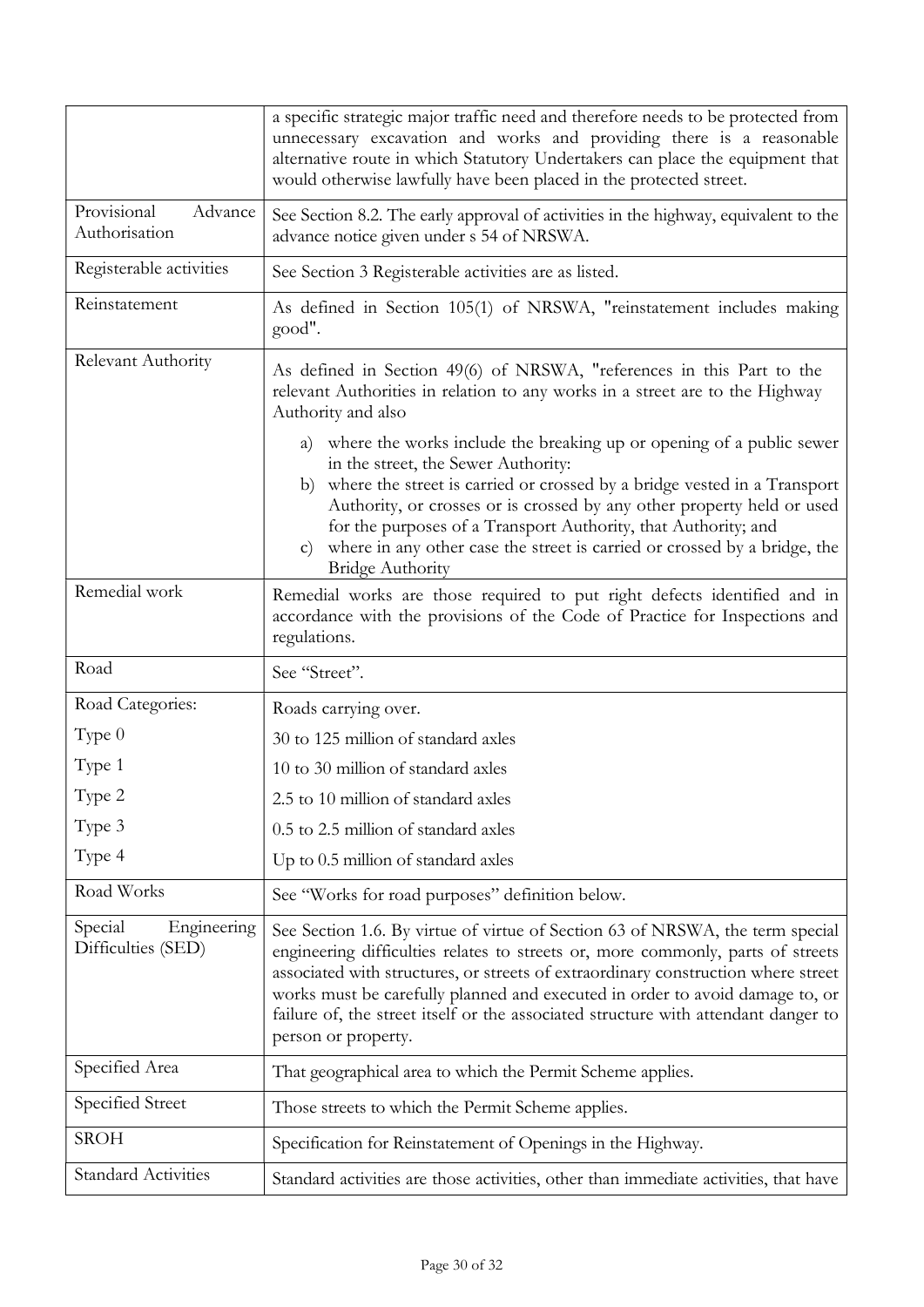|                             | a planned duration of between four (4) and ten (10) days inclusive.                                                                                                                                                                                                                                                                                                                      |
|-----------------------------|------------------------------------------------------------------------------------------------------------------------------------------------------------------------------------------------------------------------------------------------------------------------------------------------------------------------------------------------------------------------------------------|
| <b>Statutory Undertaker</b> | As defined in Section 48(4) of NRSWA, "undertaker in relation to street works<br>means the person by whom the relevant statutory right is exercisable (in the<br>capacity in which it is exercisable by him) or the licensee under the relevant<br>street works licence, as the case may be"                                                                                             |
| Street                      | As defined in Section 48(1) of NRSWA, "street means the whole or any part of<br>any of the following, irrespective of whether it is a thoroughfare                                                                                                                                                                                                                                       |
|                             | a) any highway, road, lane, footway, alley or passage.                                                                                                                                                                                                                                                                                                                                   |
|                             | b) any square or court.                                                                                                                                                                                                                                                                                                                                                                  |
|                             | c) any land laid out as a way whether it is for the time being formed as a way or<br>not"                                                                                                                                                                                                                                                                                                |
| <b>Street Authority</b>     | As defined in Section 49(1) of NRSWA, "the Street Authority in relation to a<br>street means, subject to the following provisions:                                                                                                                                                                                                                                                       |
|                             | a) if the street is a maintainable highway, the Highway Authority, and                                                                                                                                                                                                                                                                                                                   |
|                             | b) if the street is not maintainable highway, the street managers"                                                                                                                                                                                                                                                                                                                       |
| Streetworks                 | As defined in Section 48(3) of NRSWA, "street works means works of any of<br>the following kinds (other than works for road purposes) executed in a street in<br>pursuance of a statutory right or a street works licence:                                                                                                                                                               |
|                             | a) placing apparatus; or                                                                                                                                                                                                                                                                                                                                                                 |
|                             | b) inspecting, maintaining, adjusting, repairing, altering or renewing apparatus,<br>changing the position of apparatus or removing it, or works required for or<br>incidental to any such works (including, in particular, breaking up or opening<br>the street, or any sewer, drain or tunnel under it, or tunneling or boring under<br>the street"                                    |
| <b>Street Works licence</b> | As stated in Section 50(1) of NRSWA, "the Highway Authority may grant a<br>licence (a "street works licence") permitting a person to carry out Streetworks.                                                                                                                                                                                                                              |
| <b>TMA</b>                  | The Traffic Management Act 2004.                                                                                                                                                                                                                                                                                                                                                         |
| Traffic                     | As defined in Section 105(1) of NRSWA, "traffic includes pedestrians and<br>animals"                                                                                                                                                                                                                                                                                                     |
| Traffic control             | Any of the five methods of controlling traffic detailed in the Code of Practice<br>"Safety at Street Works and Road Works"                                                                                                                                                                                                                                                               |
| Traffic regulation order    | This means an order made under Section 1, 6 or 9 of the Road Traffic<br>Regulation Act 1984.                                                                                                                                                                                                                                                                                             |
| Traffic sensitive street    | See Section 1.6. This means a street designated by a Highway Authority as traffic<br>sensitive pursuant to Section 64 of NRSWA and in a case where a limited<br>designation is made pursuant to Section 64(3) any reference to works in a traffic<br>sensitive street shall be construed as a reference to works to be executed at the<br>times and dates specified in such designation. |
| <b>Transport Authority</b>  | As defined in Section 91(1)(a) of NRSWA, "Transport Authority means the<br>authority, body or person having the control or management of a transport<br>undertaking".                                                                                                                                                                                                                    |